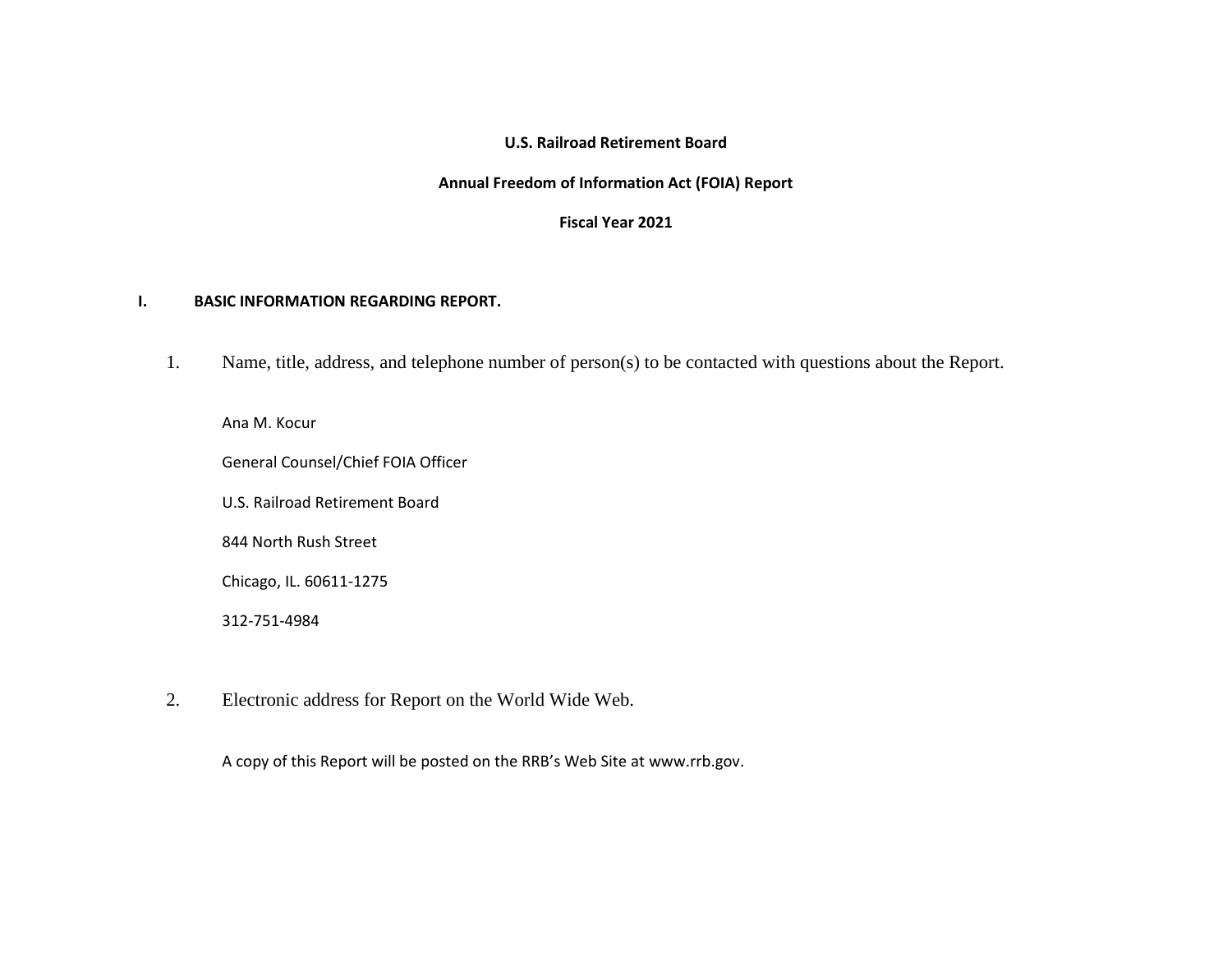3 How to obtain a copy of the Report in paper form.

A copy of this Report may be obtained by writing to Ana M. Kocur

at the above address.

#### **II**. **MAKING A FOIA REQUEST.**

 Railroad Unemployment Insurance Acts. In general, the Railroad Retirement Act replaces the Social Security Act for employment in the railroad industry. Similarly, the Railroad Unemployment Insurance Act replaces state unemployment acts for work in the railroad directed to this address. The United States Railroad Retirement Board (RRB) is a federal agency charged with the administration of the Railroad Retirement and industry. The RRB is headquartered at 844 North Rush Street in Chicago, Illinois 60611-1275. All written requests for records should be

 decisions of the three-member Board which heads the agency, rulings of the Board, and legal opinions. Board coverage decisions and Information available from the RRB under the Freedom of Information Act (FOIA) includes the agency's procedure manuals, final agency legal opinions are available on our web site.

Because the RRB administers a comprehensive program of railroad retirement, unemployment, and sickness benefits for railroad workers, it also maintains information about individuals that may not be disclosed in response to a FOIA request. The Railroad Retirement Act, the Railroad Unemployment Insurance Act, and the Privacy Act restrict the disclosure of information about individuals. If someone requests information about an individual, the requester must, as a general rule, provide the RRB a written authorization signed by the individual who is the subject of that record.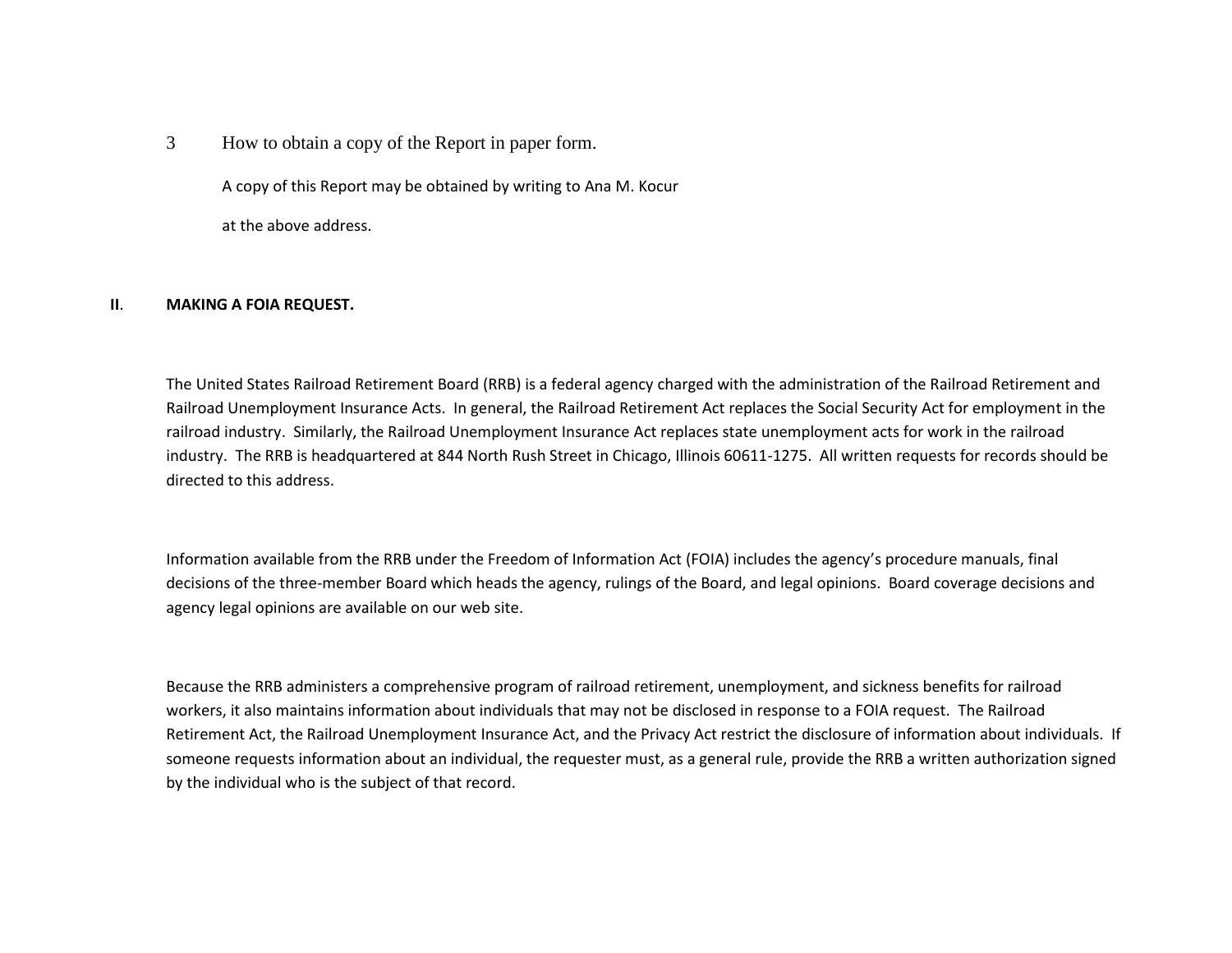1. Names, addresses, and telephone numbers of all individual agency components and offices that receive FOIA requests.

 "INFORMATION REQUEST." Address your request to: The RRB has designated the Office of General Counsel as the FOIA Requester Service Center for the agency. All requests, other than those to the Inspector General, under the FOIA should be made by writing to Ana M. Kocur, General Counsel/ Chief FOIA Officer. No form is needed. Mark both the envelope and its contents: "FREEDOM OF INFORMATION REQUEST" or

Ana M. Kocur

General Counsel/Chief FOIA Officer

Railroad Retirement Board

844 North Rush Street

Chicago, Illinois 60611-1275

Requests may also be made by facsimile to (312) 751-7102 or by E-FOIA at [https://secure.rrb.gov/efoia/.](https://secure.rrb.gov/efoia/)

 made by writing to Martin J. Dickman, Inspector General. No form is needed. Mark both the envelope and its contents: "FREEDOM OF INFORMATION REQUEST" or "INFORMATION REQUEST." Address your request to:Because of the independent nature of the Office of Inspector General, requests for information from the Inspector General should be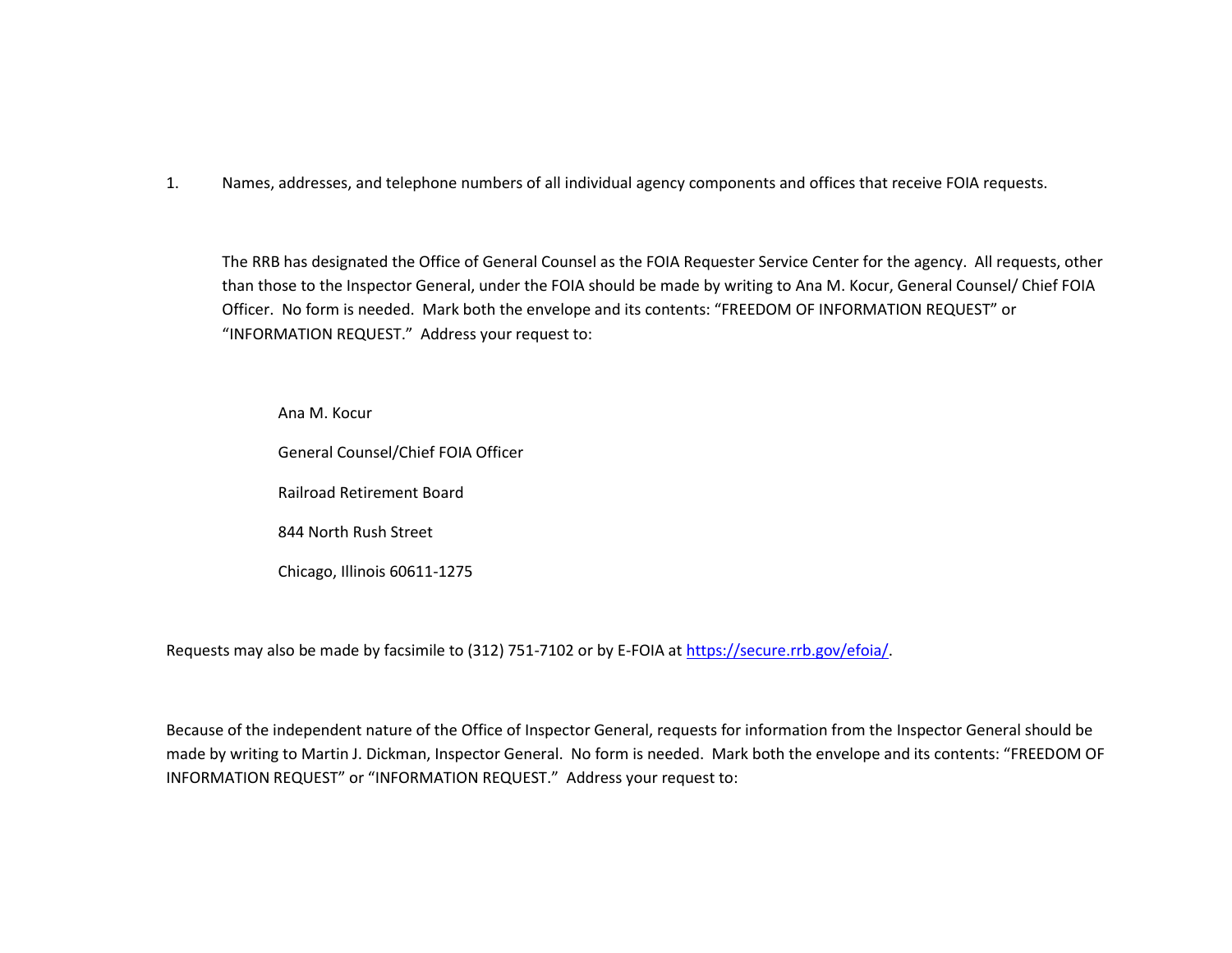Martin J. Dickman Inspector General Railroad Retirement Board 844 North Rush Street Chicago, Illinois 60611-2092

E-FOIA requests may also be made a[t oig.foia@oig.rrb.gov.](mailto:oig.foia@oig.rrb.gov)

 give us a detailed description of the record(s) he or she wants. The requester should give us as many details as possible, such as names, dates, subject matter and location. A vague description could delay our answer or prevent us from finding the records requested. We If someone wants to request a record that we do not publish or which we do not make available in one of our offices, the requester must will ask a requester to revise a request if we need information to find the record(s). A requester should include a daytime telephone number where he or she can be reached in case we have questions about the request.

2. Brief description of why some requests are not granted.

 restrict the disclosure of personally identifiable material (section 12(d)) and medical records (section 12(n)). Section 12(d) has The most common reason that a request cannot be granted is the restrictions on disclosure contained in sections 12(d) and 12(n) of the Railroad Unemployment Insurance Act (45 U.S.C. § 362(d) and (n)) and section 7(b)(3) of the Railroad Retirement Act (45 U.S.C. § 231f(b)(3)), which incorporates sections 12(d) and 12(n) of the Railroad Unemployment Insurance Act. Those sections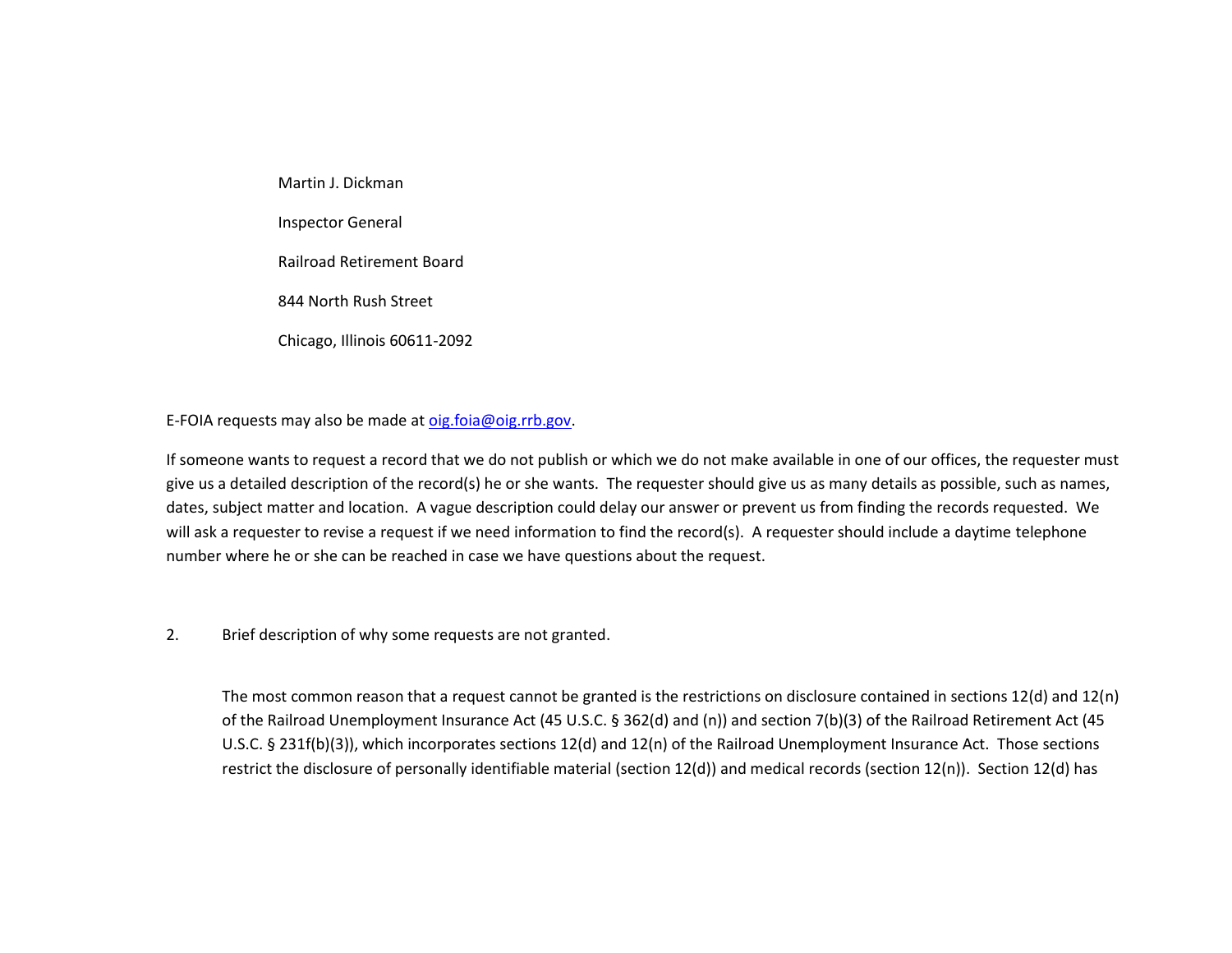been held to be an exemption 3 statute in Association of Retired Railroad Workers v. United States Railroad Retirement Bd., 830 F. 2d 331,334 (D.C. Cir. 1987).

### **III. ACRONYMS, DEFINITIONS, AND EXEMPTIONS.**

- 1. Agency-specific acronyms or other terms.
	- a. **RRB**-- Railroad Retirement Board
	- b. **FTE**—Full-time employee
	- c. **OIG**  Office of Inspector General
- 2. Basic terms, expressed in common terminology.
	- a. **Administrative Appeal**  a request to a federal agency asking that it review at a higher administrative level a FOIA determination made by the agency at the initial request level.
	- b. **Average Number**  the number obtained by dividing the sum of a group of numbers by the quantity of numbers in the group. For example, of 3, 7, and 14, the average number is 8.
	- c. **Backlog**  the number of requests or administrative appeals that are pending at an agency at the end of the fiscal year that are beyond the statutory time period for a response.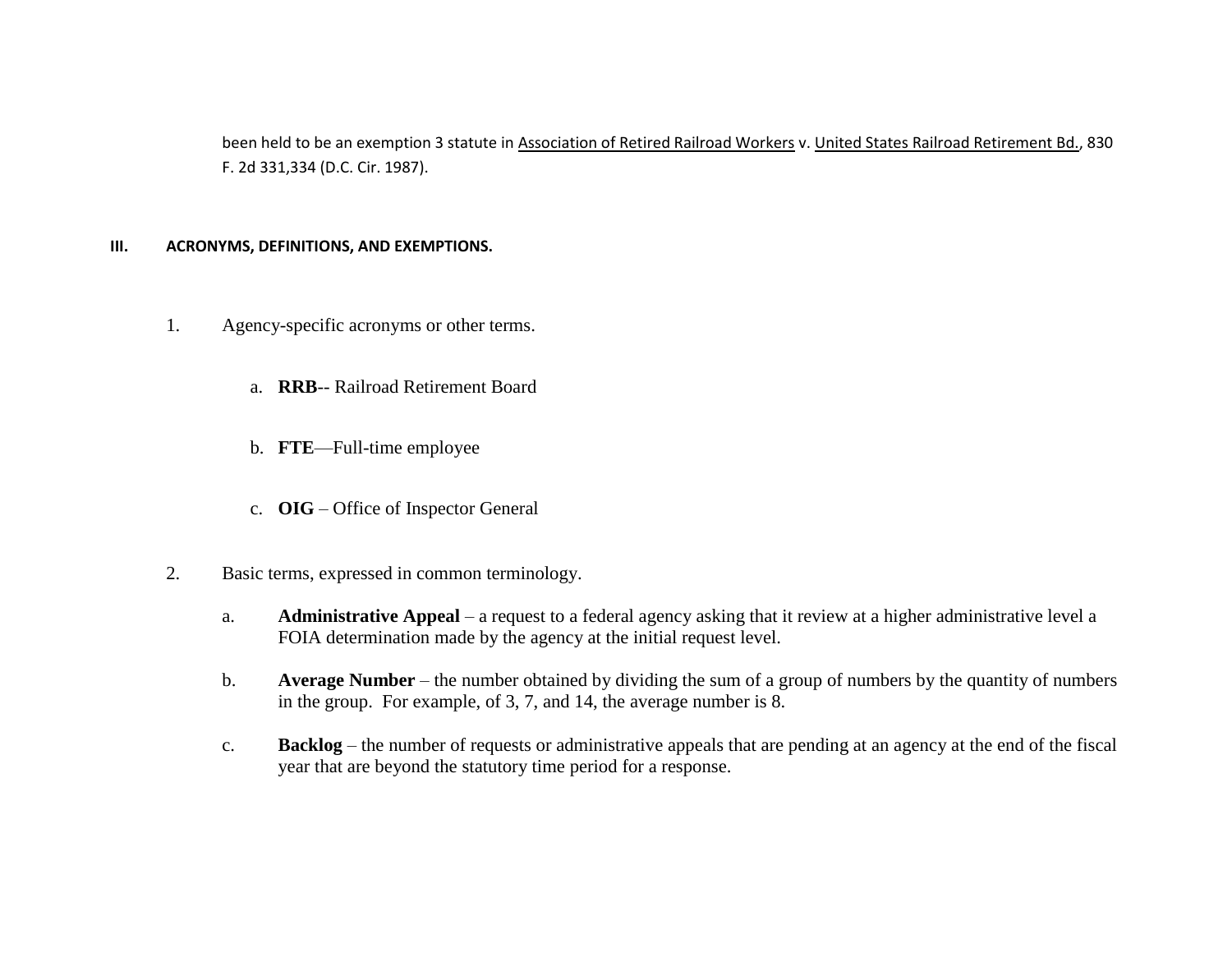- d. **Component**  for agencies that process requests on a decentralized basis, a "component" is an entity, also sometimes referred to as an Office, Division, Bureau, Center, or Directorate, within an agency that processes FOIA requests. The FOIA now requires that agencies include in their Annual FOIA Report data for both the agency overall and for each principal component of the agency.
- e. **Consultation**  the procedure whereby the agency responding to a FOIA request first forwards a record to another agency for its review because the other agency has an interest in the document. Once the agency in receipt of the consultation finishes its review of the record, it responds back to the agency that forwarded it. That agency, in turn, will then respond to the FOIA requester.
- f. **Exemption 3 Statute**  a federal statute that exempts information from disclosure and which the agency relies on to withhold information under subsection (b)(3) of the FOIA.
- g. **FOIA Request**  A FOIA request is generally a request to a federal agency for access to records concerning another person (i.e., a "third-party" request), or concerning an organization, or a particular topic of interest. FOIA requests also include requests made by requesters seeking records concerning themselves (i.e., "firstparty" requests) when those requesters are not subject to the Privacy Act, such as non U.S. citizens. Moreover, because all first- party requesters should be afforded the benefit of both the access provisions of the FOIA as well as those of the Privacy Act, FOIA requests also include any first-party requests where an agency determines that it must search beyond its Privacy Act "systems of records" or where a Privacy Act exemption applies, and the agency looks to FOIA to afford the greatest possible access. All requests which require the agency to utilize the FOIA in responding to the requester are included in this Report.

Additionally, a FOIA request includes records referred to the agency for processing and direct response to the requester. It does not, however, include records for which the agency has received a consultation from another agency. (Consultations are reported separately in Section XII of this Report.)

- h. **Full Grant** an agency decision to disclose all records in full response to a FOIA request.
- i. **Full Denial**  an agency decision not to release any records in response to a FOIA request because the records are exempt in their entireties under one or more of the FOIA exemptions, or because of a procedural reason, such as when no records could be located.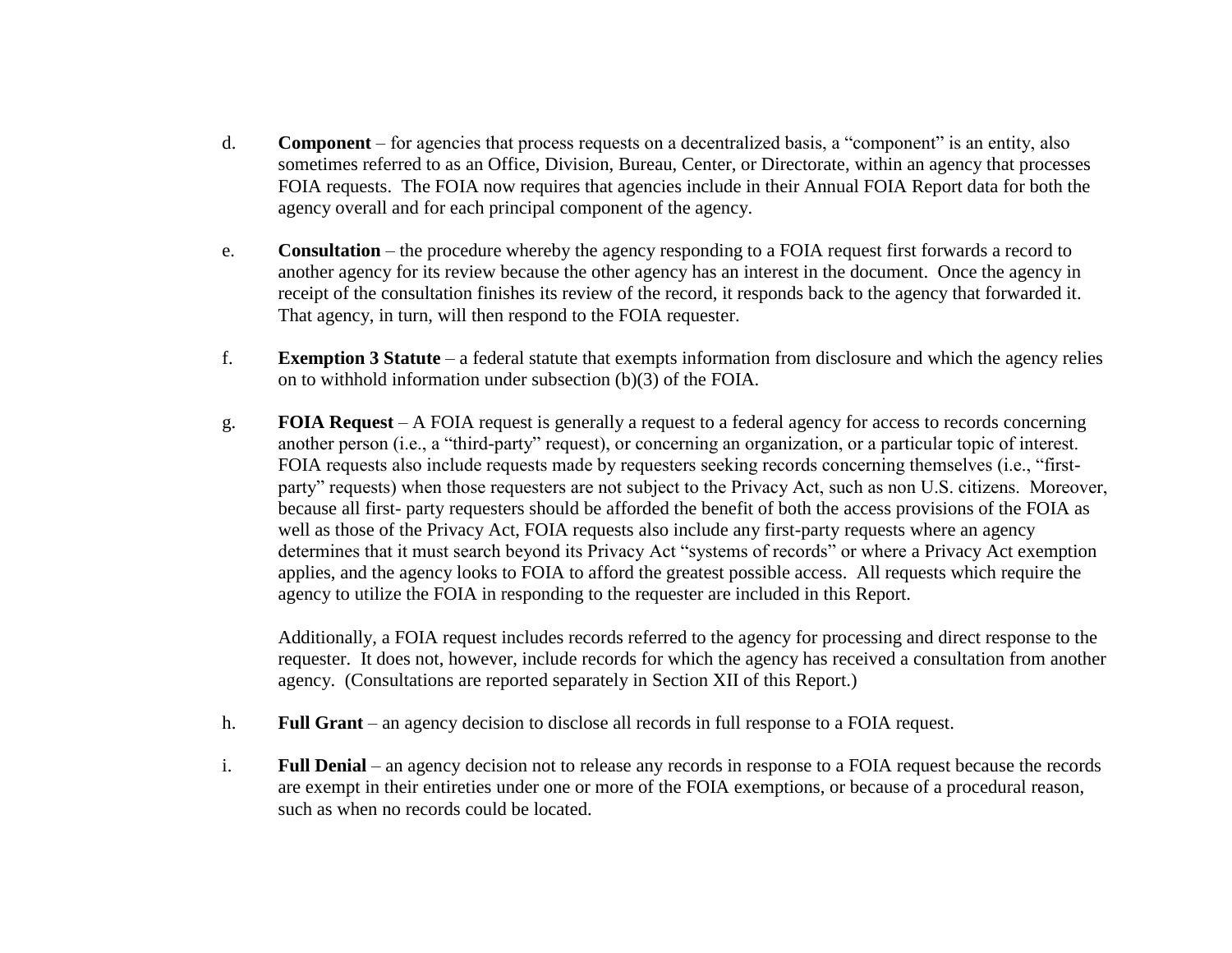- j. **Median Number**  the middle number, not average, number. For example, of 3, 7, and 14, the median number is 7.
- k. **Multi-Track Processing**  a system in which simple requests requiring relatively minimal review are placed in one processing track and more voluminous and complex requests are placed in one or more other tracks. Requests granted expedited processing are placed in yet another track. Requests in each track are processed on a first in/ first out basis.
	- i. **Expedited Processing**  an agency will process a FOIA request on an expedited basis when a requester satisfies the requirements for expedited processing as set forth in the statute and in agency regulations.
	- ii. **Simple Request**  a FOIA request that an agency using multi-track processing places in its fastest (nonexpedited) track based on the low volume and/or simplicity of the records requested.
	- iii. **Complex Request**  a FOIA request that an agency using multi-track processing places in a slower track based on the high volume and/or complexity of the records requested.
- l. **Partial Grant/Partial Denial**  in response to a FOIA request, an agency decision to disclose portions of the records and to withhold other portions that are exempt under the FOIA, or to otherwise deny a portion of the request for a procedural reason.
- m. **Pending Request or Pending Administrative Appeal**  a request or administrative appeal for which an agency has not taken final action in all respects.
- n. **Perfected Request** a request for records which reasonably describes such records and is made in accordance with published rules stating the time, place, fees (if any) and procedures to be followed.
- o. **Processed Request or Processed Administrative Appeal**  a request or administrative appeal for which an agency has taken final action in all respects.
- p. **Range in Number of Days**  the lowest and highest number of days to process requests or administrative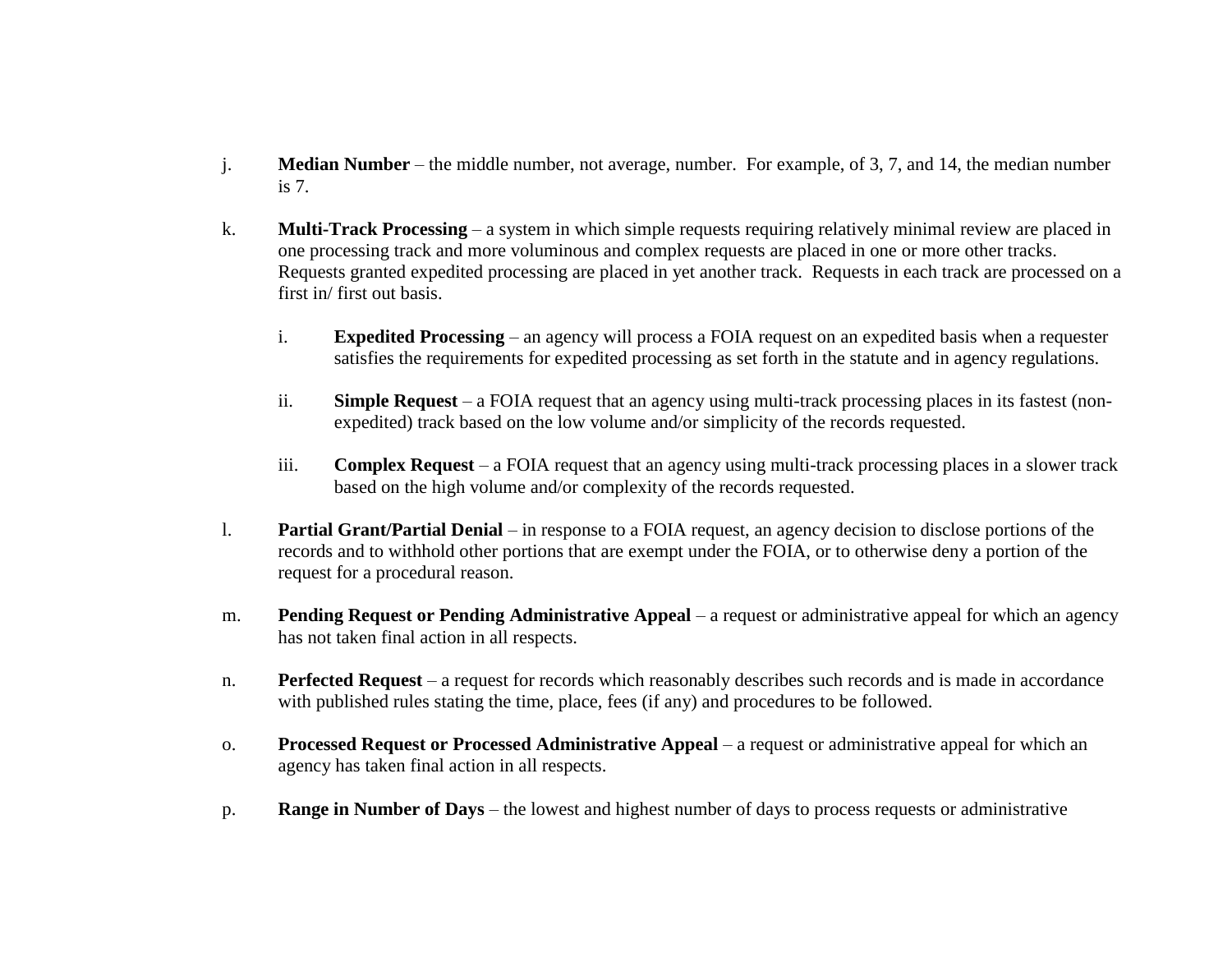appeals.

- q. **Time Limits**  the time period in the statute for an agency to respond to a FOIA request (ordinarily twenty working days from receipt of a perfected FOIA request).
- 3. The following are concise descriptions of the nine FOIA exemptions:
	- a. **Exemption 1**: classified national defense and foreign relations information.
	- b. **Exemption 2**: information that is related solely to the internal personnel rules and practices of an agency.
	- c. **Exemption 3**: information that is prohibited from disclosure by another federal law.
	- d. **Exemption 4**: trade secrets and other confidential information.
	- e. **Exemption 5**: inter-agency or intra-agency communications that are protected by legal privileges.
	- f. **Exemption 6**: information involving matters of personal privacy.
	- person of a right to a fair trial or an impartial adjudication, (C) could reasonably be expected to constitute an g. **Exemption7**: records or information compiled for law enforcement purposes, to the extent that the production of those records (A) could reasonably be expected to interfere with enforcement proceedings, (B) would deprive a unwarranted invasion of personal privacy, (D) could reasonably be expected to disclose techniques and procedures for law enforcement investigations or prosecutions, or would disclose guidelines for law enforcement investigations or prosecutions, or (F) could reasonably be expected to endanger the life or physical safety of any individual.
	- h. **Exemption 8**: information relating to the supervision of financial institutions.

**Exemption 9**: geological information on wells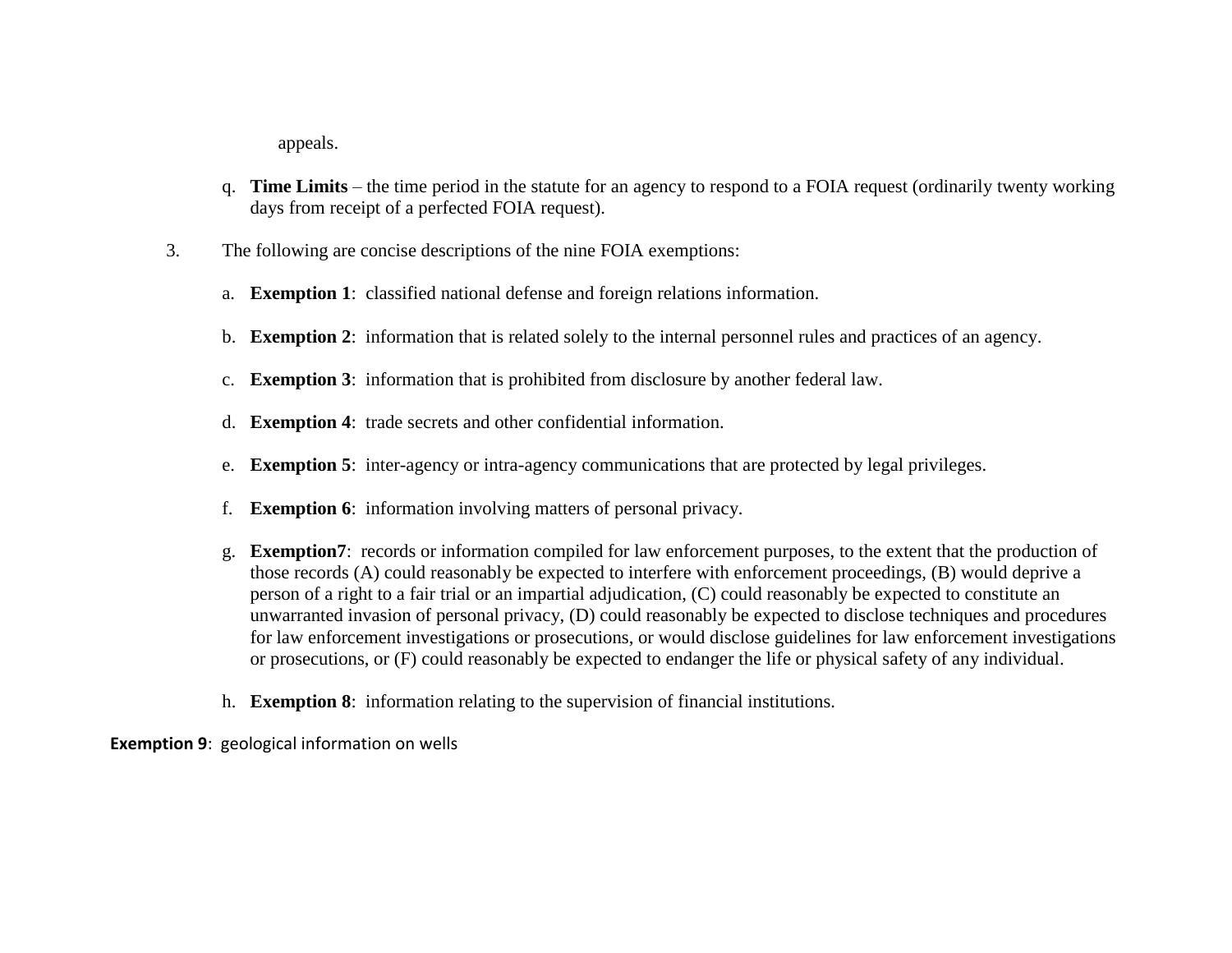## 3. Agency Component Abbreviations

| Component<br>Abbreviation | <b>Component Name</b>            |
|---------------------------|----------------------------------|
| OIG                       | Office of the Inspector General  |
| <b>RRB</b>                | <b>Railroad Retirement Board</b> |

# IV. Exemption 3 Statutes

| <b>Statute</b> | Type of<br>Information<br>Withheld                                                           | Case Citation                                                                                                                                                                                    | Agency /<br>Component | Number of<br>Times<br>Relied<br>upon<br>by Agency /<br>Component | Total<br>Number<br>οf<br><b>Times</b><br>Relied<br>upon<br>by<br>Agency<br>Overall |
|----------------|----------------------------------------------------------------------------------------------|--------------------------------------------------------------------------------------------------------------------------------------------------------------------------------------------------|-----------------------|------------------------------------------------------------------|------------------------------------------------------------------------------------|
| 45<br>U.S.C.   | Information<br>obtained by the                                                               | Ass'n of Retired R.R.<br>Workers v. U.S. R.R.                                                                                                                                                    | <b>RRB</b>            | 11                                                               |                                                                                    |
| 362(d)         | Railroad<br>Retirement Board<br>that reveals, in<br>any manner, an<br>employee's<br>identity | Ret. Bd., 830 F.2d<br>331, 334 (D.C. Cir.<br>1987); Nat'l Ass'n of<br>Retired & Veteran Ry.<br>Emp.'s v. R.R. Ret.<br>Bd., 1991 U.S. Dist,<br>LEXIS 21923 at *7<br>(N.D. Ohio Feb. 20,<br>1991). | <b>OIG</b>            | O                                                                | 11                                                                                 |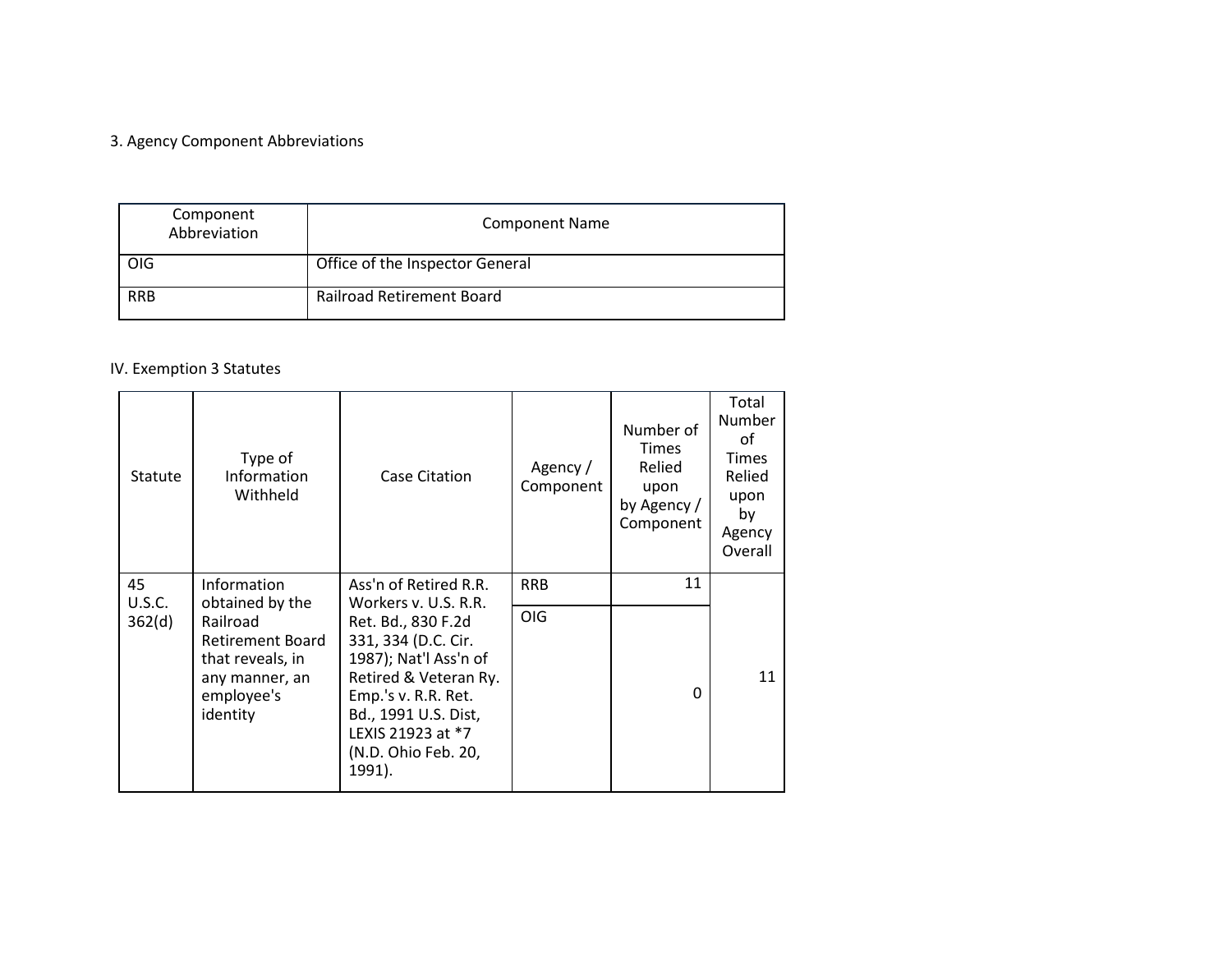## **V.A. FOIA REQUESTS -- RECEIVED, PROCESSED AND PENDING FOIA REQUESTS**

| Agency / Component    | Number of<br>Requests<br>Pending as of<br>Start<br>of Fiscal Year | Number of<br>Requests<br>Received<br>in Fiscal Year | Number of<br>Requests<br>Processed<br>in Fiscal Year | Number of<br>Requests<br>Pending as of<br>End<br>of Fiscal Year |
|-----------------------|-------------------------------------------------------------------|-----------------------------------------------------|------------------------------------------------------|-----------------------------------------------------------------|
| <b>RRB</b>            |                                                                   | 60                                                  | 60                                                   | 0                                                               |
| <b>OIG</b>            | 1                                                                 | 10                                                  | 10                                                   |                                                                 |
| <b>AGENCY OVERALL</b> | 1                                                                 | 70                                                  | 70                                                   |                                                                 |

### **V.B.(1). DISPOSITION OF FOIA REQUESTS -- ALL PROCESSED REQUESTS**

|                          |                             | Number                                          |                                                            |               | Number of Full Denials Based on Reasons Other than Exemptions   |                      |                           |                                           |                                                           |                         |                      |                                        |              |  |  |
|--------------------------|-----------------------------|-------------------------------------------------|------------------------------------------------------------|---------------|-----------------------------------------------------------------|----------------------|---------------------------|-------------------------------------------|-----------------------------------------------------------|-------------------------|----------------------|----------------------------------------|--------------|--|--|
| Agency /<br>Component    | Number<br>of Full<br>Grants | of<br>Partial<br>Grants /<br>Partial<br>Denials | Number of<br><b>Full Denials</b><br>Based on<br>Exemptions | No<br>Records | All Records<br>Referred to<br>Another<br>Component<br>or Agency | Request<br>Withdrawn | Fee-<br>Related<br>Reason | Records<br>not<br>Reasonably<br>Described | Improper<br><b>FOIA</b><br>Request<br>for Other<br>Reason | Not<br>Agency<br>Record | Duplicate<br>Request | Other<br>*Explain<br>in Chart<br>Below | <b>TOTAL</b> |  |  |
| <b>RRB</b>               | 47                          | 0                                               | 11                                                         | 0             |                                                                 | 0                    |                           | 0                                         |                                                           |                         | 0                    | 0                                      | 60           |  |  |
| OIG                      |                             | $\Omega$                                        |                                                            |               |                                                                 |                      |                           | $\Omega$                                  |                                                           |                         | 0                    |                                        | 10           |  |  |
| <b>AGENCY</b><br>OVERALL | 50                          | $\Omega$                                        | 12                                                         | 2             | ີ                                                               | $\mathbf{r}$         | 0                         | $\Omega$                                  | $\Omega$                                                  |                         | 0                    |                                        | 70           |  |  |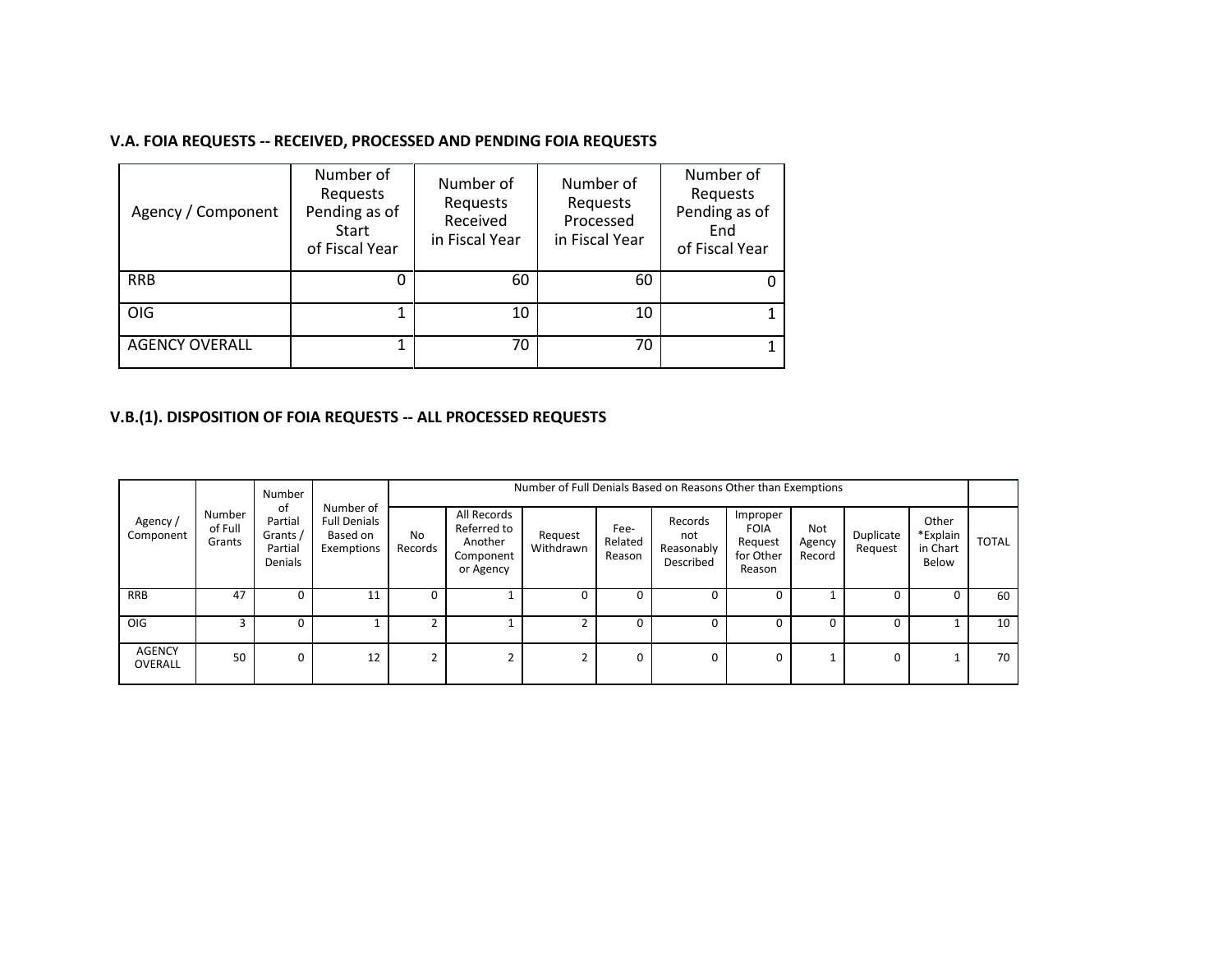#### **V.B.(2). DISPOSITION OF FOIA REQUESTS -- "OTHER" REASONS FOR "FULL DENIALS BASED ON REASONS OTHER THAN EXEMPTIONS"**

| Agency /<br>Component           | Description of "Other" Reasons for Denials from<br>Chart $B(1)$ | Number<br>of Times<br>"Other"<br>Reason<br>Was<br>Relied<br>Upon | <b>TOTAL</b> |
|---------------------------------|-----------------------------------------------------------------|------------------------------------------------------------------|--------------|
| <b>RRB</b>                      | N/A                                                             | 0                                                                |              |
| OIG                             | Requestor did not respond.                                      | 1                                                                |              |
| <b>AGENCY</b><br><b>OVERALL</b> |                                                                 |                                                                  |              |

#### **V.B.(3). DISPOSITION OF FOIA REQUESTS -- NUMBER OF TIMES EXEMPTIONS APPLIED**

| Agency /<br>Component           | Ex. | Ex. | Ex.<br>3 | Ex.<br>4 | Ex.<br>5 | Ex.<br>6 | Ex.<br>7(A) | Ex.<br>7(B) | Ex.<br>7(C) | Ex.<br>7(D) | Ex.<br>7(E) | Ex.<br>7(F) | Ex.<br>8 | Ex.<br>9 |
|---------------------------------|-----|-----|----------|----------|----------|----------|-------------|-------------|-------------|-------------|-------------|-------------|----------|----------|
| OIG                             | 0   | 0   | 0        | 0        | 0        | 0        | 0           | 0           | 1           | 0           | 0           | 0           |          |          |
| <b>RRB</b>                      | 0   | 0   | 11       | 0        | 0        | 11       | 0           | 0           | 0           | 0           | 0           | 0           | υ        |          |
| <b>AGENCY</b><br><b>OVERALL</b> | 0   | 0   | 11       | 0        | 0        | 11       | 0           | 0           | 1           | 0           | 0           |             |          |          |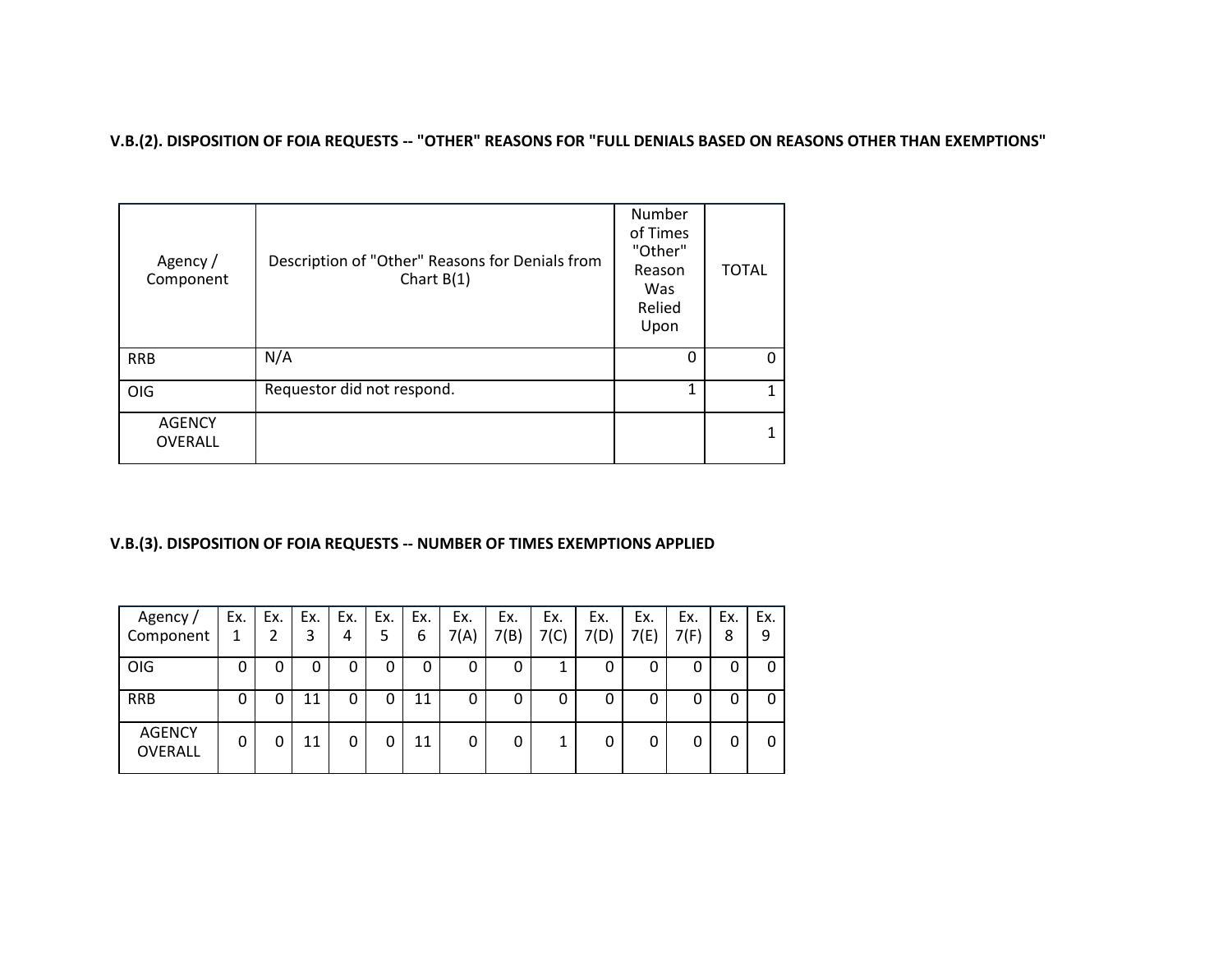### **VI.A. ADMINISTRATIVE APPEALS OF INITIAL DETERMINATIONS OF FOIA REQUESTS -- RECEIVED, PROCESSED, AND PENDING ADMINISTRATIVE APPEALS**

| Agency /<br>Component           | Number of<br>Appeals<br>Pending as of<br>Start<br>of Fiscal Year | Number of<br>Appeals<br>Received<br>in Fiscal Year | Number of<br>Appeals<br>Processed<br>in Fiscal Year | Number of<br>Appeals<br>Pending as of<br>End<br>of Fiscal Year |
|---------------------------------|------------------------------------------------------------------|----------------------------------------------------|-----------------------------------------------------|----------------------------------------------------------------|
| <b>RRB</b>                      |                                                                  | O                                                  |                                                     | 0                                                              |
| <b>OIG</b>                      |                                                                  |                                                    |                                                     | 0                                                              |
| <b>AGENCY</b><br><b>OVERALL</b> | 0                                                                |                                                    |                                                     | 0                                                              |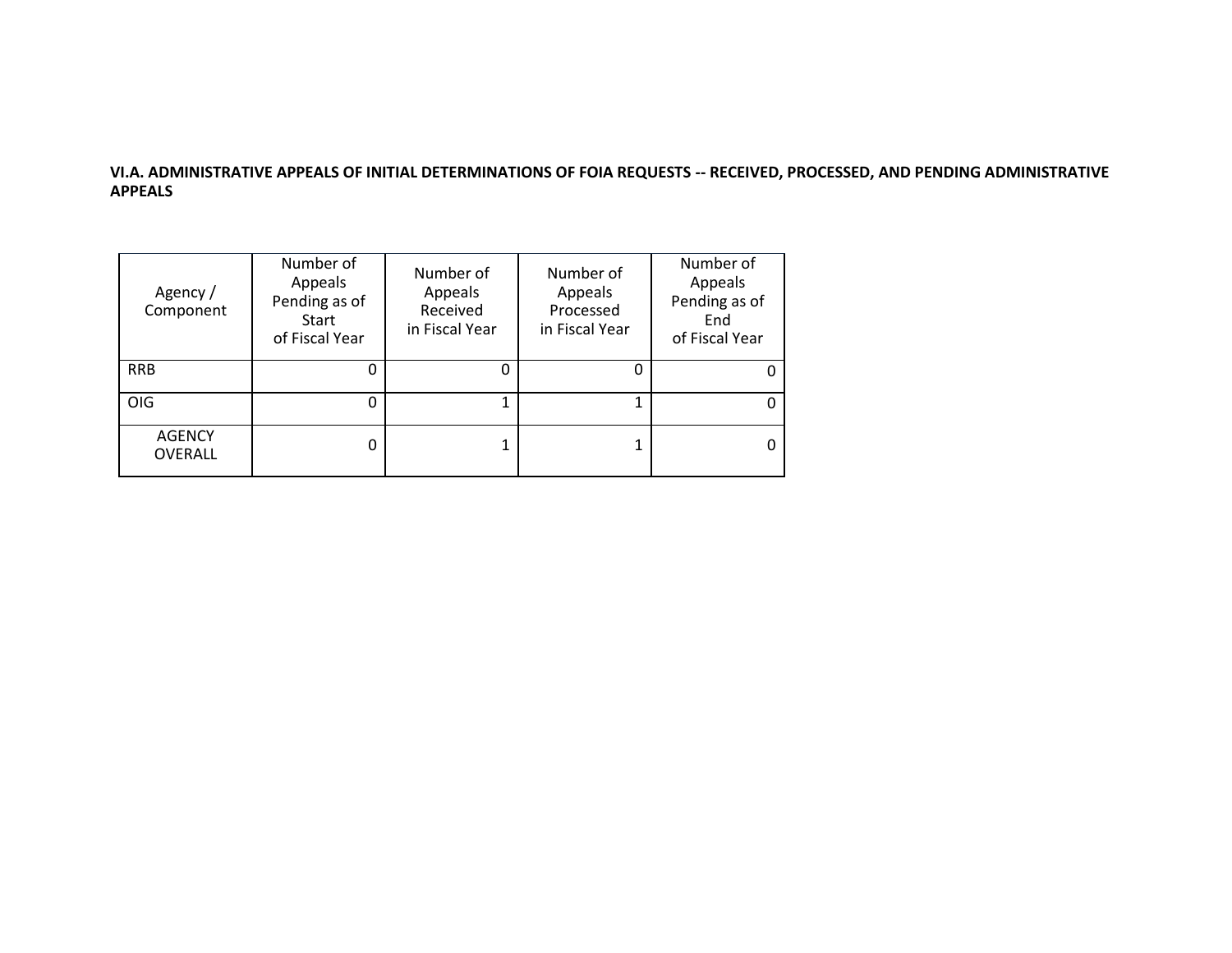### **VI.B. DISPOSITION OF ADMINISTRATIVE APPEALS -- ALL PROCESSED APPEALS**

| Agency /<br>Component           | <b>Number</b><br>Affirmed on<br>Appeal | <b>Number Partially</b><br><b>Affirmed &amp; Partially</b><br>Reversed/Remanded<br>on Appeal | Number Completely<br>Reversed/Remanded<br>on Appeal | Number of<br>Appeals<br>Closed for<br>Other<br>Reasons | <b>TOTAL</b> |
|---------------------------------|----------------------------------------|----------------------------------------------------------------------------------------------|-----------------------------------------------------|--------------------------------------------------------|--------------|
| <b>RRB</b>                      | 0                                      |                                                                                              |                                                     |                                                        |              |
| <b>OIG</b>                      | 0                                      | 0                                                                                            | O                                                   |                                                        |              |
| <b>AGENCY</b><br><b>OVERALL</b> | 0                                      | 0                                                                                            |                                                     |                                                        |              |

## **VI.C.(1). REASONS FOR DENIAL ON APPEAL -- NUMBER OF TIMES EXEMPTIONS APPLIED**

| Agency /<br>Component           | Ex.<br>1 | Ex. | Ex.<br>3 | Ex.<br>4 | Ex.<br>5 | Ex.<br>6 | Ex.<br>7(A) | Ex.<br>7(B) | Ex.<br>7(C) | Ex.<br>7(D) | Ex.<br>7(E) | Ex.<br>7(F) | Ex.<br>8 | Ex.<br>9 |
|---------------------------------|----------|-----|----------|----------|----------|----------|-------------|-------------|-------------|-------------|-------------|-------------|----------|----------|
| <b>RRB</b>                      | 0        | 0   | 0        | 0        | 0        | 0        | 0           | 0           | 0           | 0           | 0           |             | U        | 0        |
| OIG                             | 0        | 0   | 0        | 0        | 0        | 0        | 0           | 0           | 0           | 0           | 0           |             | U        | O        |
| <b>AGENCY</b><br><b>OVERALL</b> | 0        | 0   | 0        | 0        | 0        | 0        | 0           |             | 0           |             | 0           |             |          |          |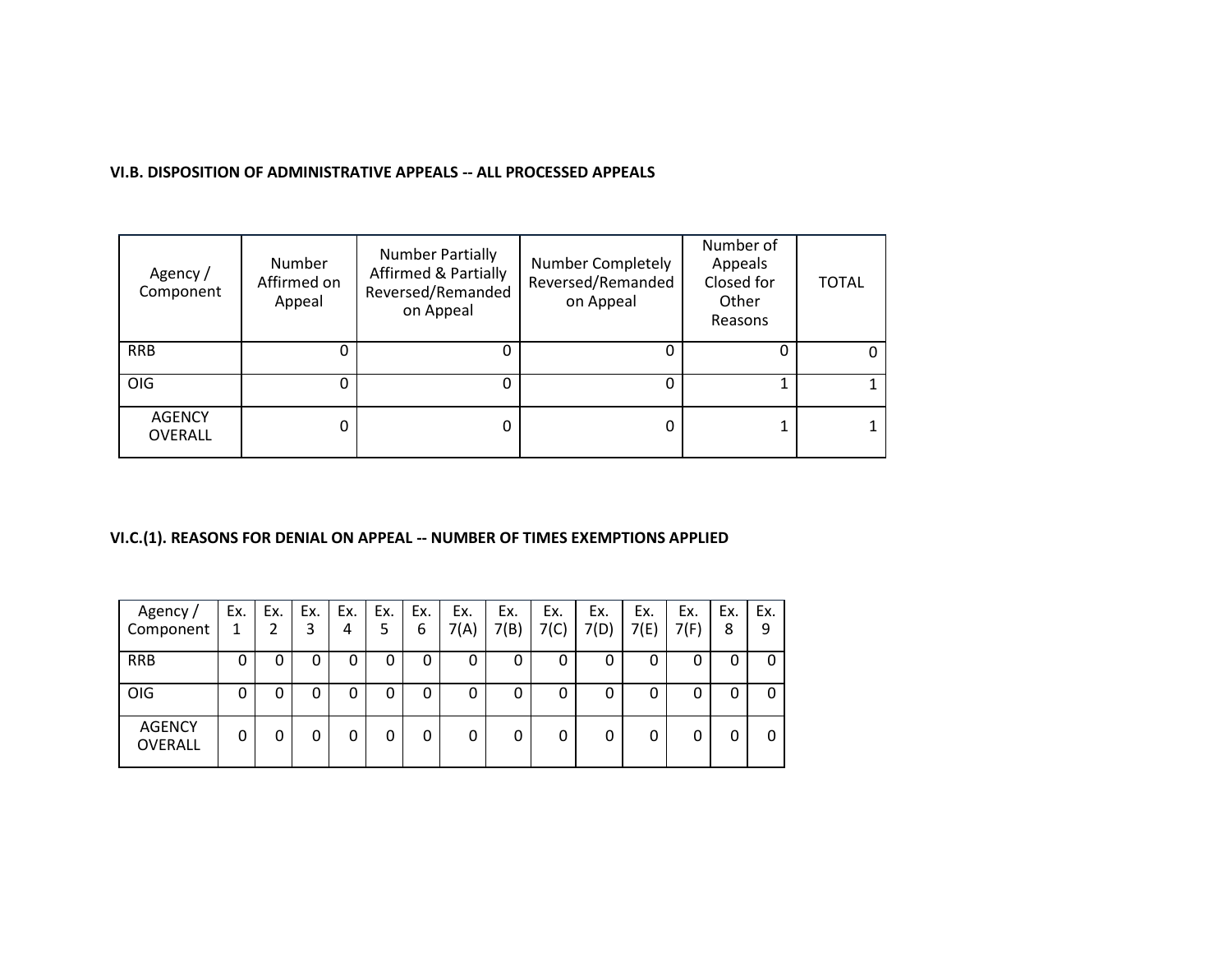### **VI.C.(2). REASONS FOR DENIAL ON APPEAL -- REASONS OTHER THAN EXEMPTIONS**

| Agency /<br>Component           | No<br>Records | Records<br>Referred<br>at Initial<br>Request<br>Level | Request<br>Withdrawn | Fee-<br>Related<br>Reason | Records<br>not<br>Reasonably<br>Described | Improper<br>Request<br>for Other<br>Reasons | Not<br>Agency<br>Record | Duplicate<br>Request<br>or<br>Appeal | Request<br><i>in</i><br>Litigation | Appeal<br>Based<br>Solely on<br>Denial of<br>Request<br>for<br>Expedited<br>Processing | Other<br>*Explain<br>in chart<br>below |
|---------------------------------|---------------|-------------------------------------------------------|----------------------|---------------------------|-------------------------------------------|---------------------------------------------|-------------------------|--------------------------------------|------------------------------------|----------------------------------------------------------------------------------------|----------------------------------------|
| <b>RRB</b>                      | 0             | 0                                                     | 0                    | 0                         | 0                                         | 0                                           | 0                       | 0                                    | 0                                  | 0                                                                                      | 0                                      |
| OIG                             | 0             | $\mathbf 0$                                           |                      | 0                         | 0                                         | 0                                           | 0                       | 0                                    | 0                                  | 0                                                                                      | $\mathbf 0$                            |
| <b>AGENCY</b><br><b>OVERALL</b> | 0             | $\mathbf 0$                                           |                      | $\pmb{0}$                 | 0                                         | 0                                           | 0                       | 0                                    | 0                                  | 0                                                                                      | 0                                      |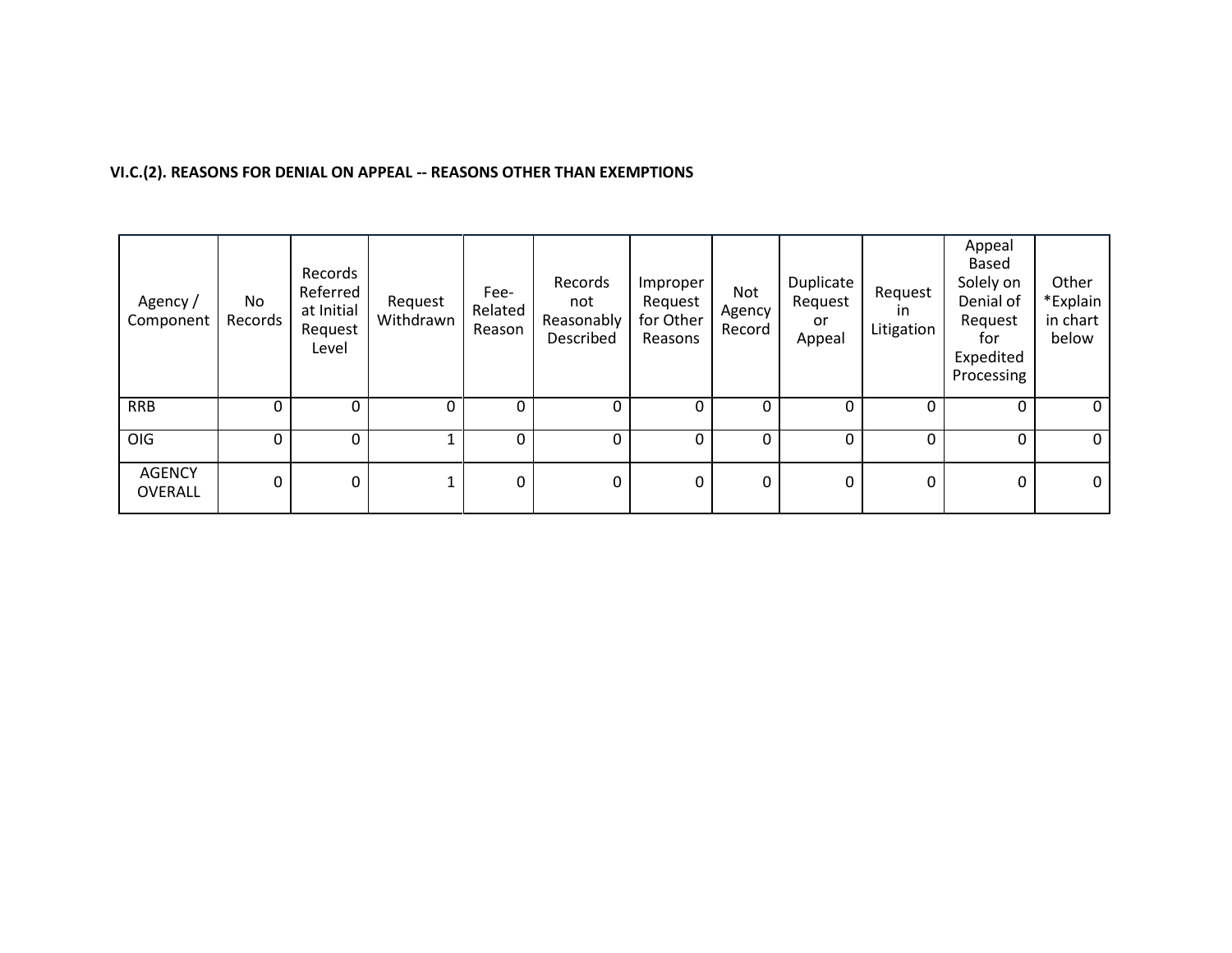# **VI.C.(3). REASONS FOR DENIAL ON APPEAL -- "OTHER" REASONS**

| Agency /<br>Component           | Description of "Other" Reasons for Denial on<br>Appeal from Chart C(2) | Number of<br><b>Times</b><br>"Other"<br>Reason<br>Was Relied<br>Upon | <b>TOTAL</b> |
|---------------------------------|------------------------------------------------------------------------|----------------------------------------------------------------------|--------------|
| <b>RRB</b>                      | N/A                                                                    | O                                                                    |              |
| OIG                             | N/A                                                                    | 0                                                                    |              |
| <b>AGENCY</b><br><b>OVERALL</b> |                                                                        |                                                                      |              |

# **VI.C.(4). RESPONSE TIME FOR ADMINISTRATIVE APPEALS**

| Agency /<br>Component           | <b>Median Number</b><br>of Days | Average<br>Number of Days | Lowest Number<br>of Days | <b>Highest Number</b><br>of Days |
|---------------------------------|---------------------------------|---------------------------|--------------------------|----------------------------------|
| <b>RRB</b>                      | N/A                             | N/A                       | N/A                      | N/A                              |
| OIG                             | 53                              | 53                        | 53                       | 53                               |
| <b>AGENCY</b><br><b>OVERALL</b> | 53                              | 53                        | 53                       | 53                               |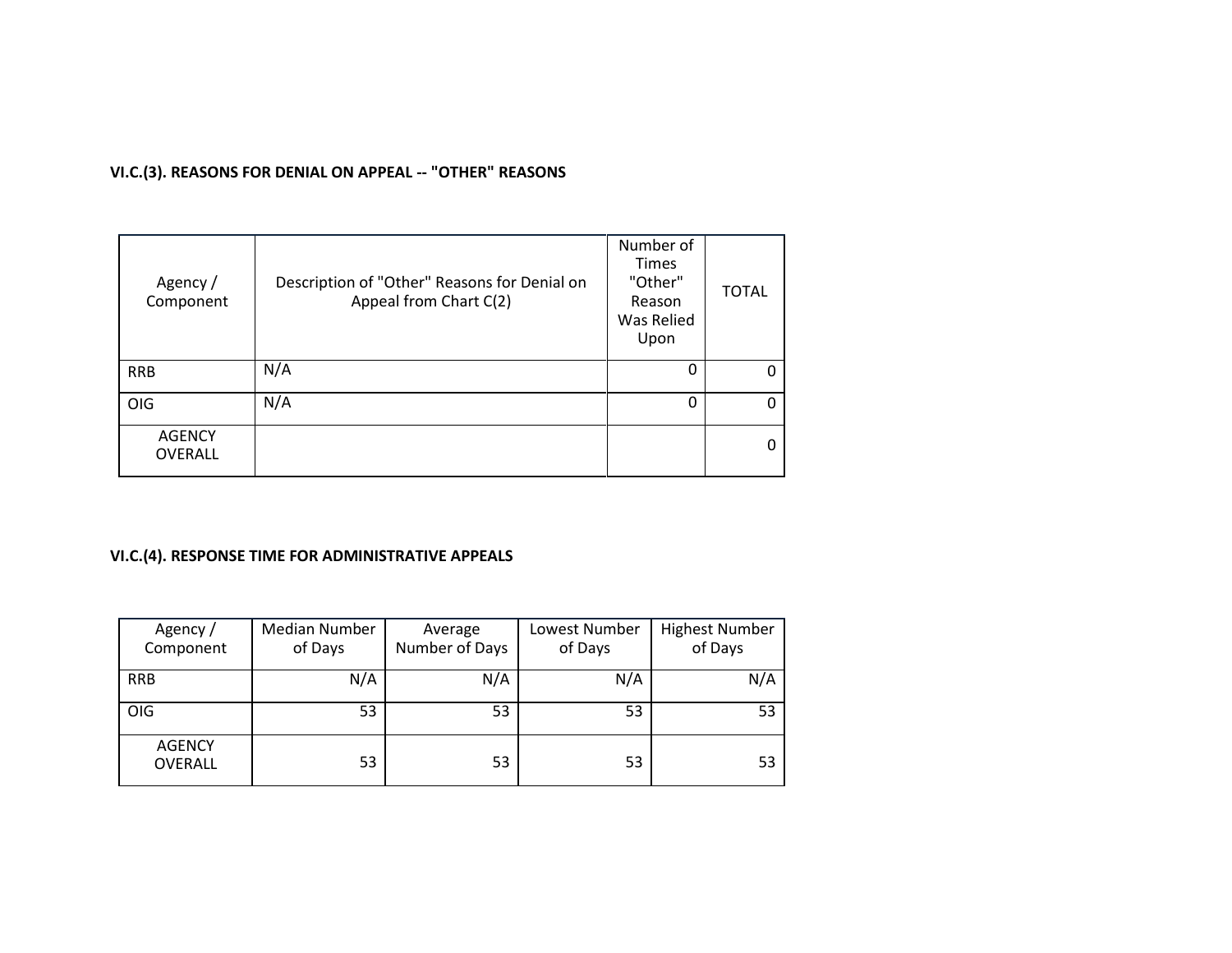# **VI.C.(5). TEN OLDEST PENDING ADMINISTRATIVE APPEALS**

| Agency /<br>Component |                              | 10th<br>Oldest<br>Appeal | 9th | 8th | 7th | 6th | 5th         | 4th | 3rd         | 2 <sub>nd</sub> | Oldest<br>Appeal |
|-----------------------|------------------------------|--------------------------|-----|-----|-----|-----|-------------|-----|-------------|-----------------|------------------|
|                       | Date of<br>Appeal            | N/A                      | N/A | N/A | N/A | N/A | N/A         | N/A | N/A         | N/A             | N/A              |
| <b>RRB</b>            | Number<br>of Days<br>Pending | 0                        | 0   | 0   | 0   | 0   | $\mathbf 0$ | 0   | $\mathbf 0$ | 0               | 0                |
|                       | Date of<br>Appeal            | N/A                      | N/A | N/A | N/A | N/A | N/A         | N/A | N/A         | N/A             | N/A              |
| <b>OIG</b>            | Number<br>of Days<br>Pending | 0                        | 0   | 0   | 0   | 0   | $\mathbf 0$ | 0   | 0           | 0               | 0                |
| <b>AGENCY</b>         | Date of<br>Appeal            | N/A                      | N/A | N/A | N/A | N/A | N/A         | N/A | N/A         | N/A             | N/A              |
| <b>OVERALL</b>        | Number<br>of Days<br>Pending | 0                        | 0   | 0   | 0   | 0   | 0           | 0   | 0           | 0               | 0                |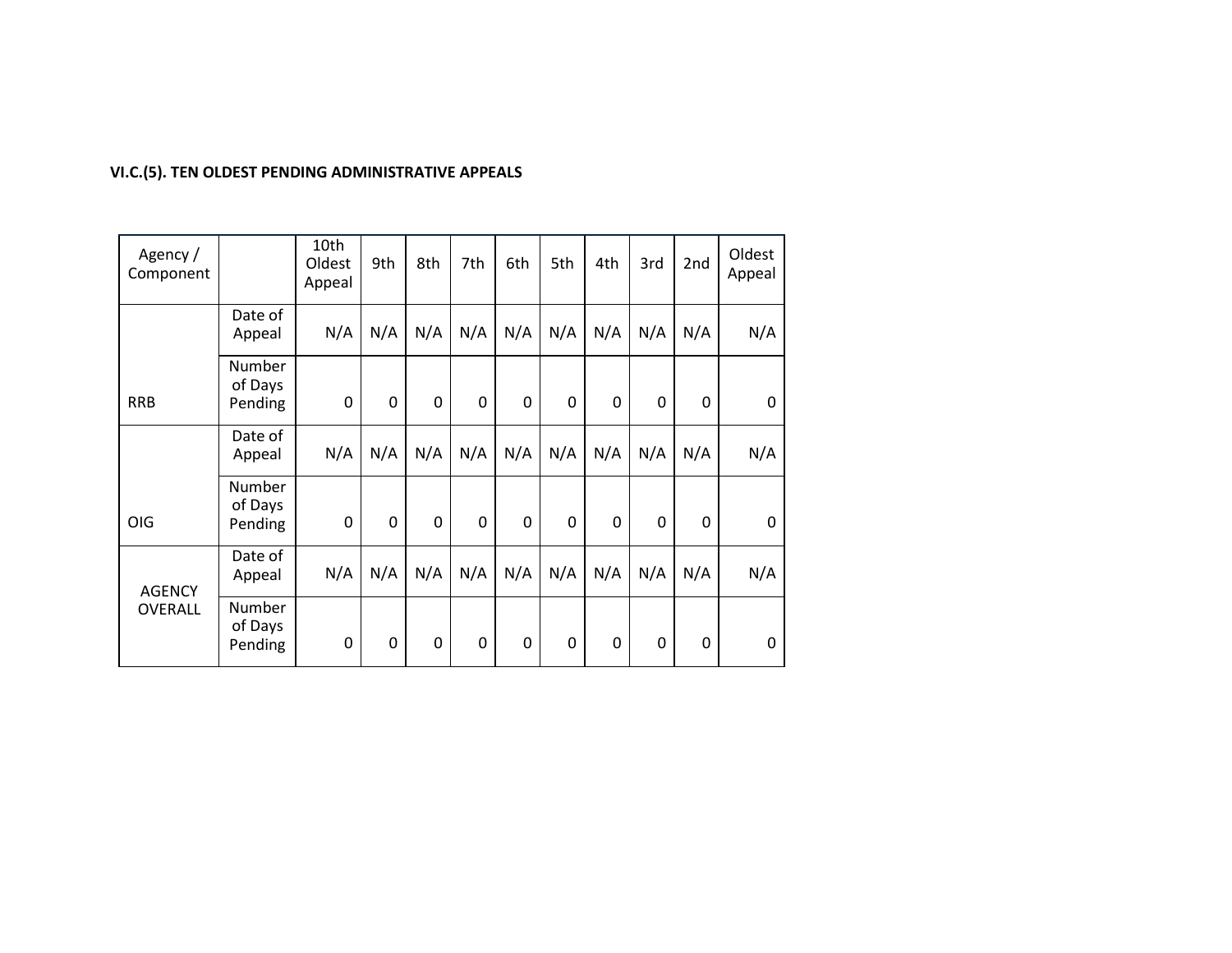|                                 | <b>SIMPLE</b>               |                              |                             |                              |                             |                              | <b>COMPLEX</b>              |                              | <b>EXPEDITED PROCESSING</b> |                              |                             |                              |
|---------------------------------|-----------------------------|------------------------------|-----------------------------|------------------------------|-----------------------------|------------------------------|-----------------------------|------------------------------|-----------------------------|------------------------------|-----------------------------|------------------------------|
| Agency /<br>Component           | Median<br>Number<br>of Days | Average<br>Number<br>of Days | Lowest<br>Number<br>of Days | Highest<br>Number<br>of Days | Median<br>Number<br>of Days | Average<br>Number<br>of Days | Lowest<br>Number<br>of Days | Highest<br>Number<br>of Days | Median<br>Number<br>of Days | Average<br>Number<br>of Days | Lowest<br>Number<br>of Days | Highest<br>Number<br>of Days |
| <b>RRB</b>                      |                             | 10.18                        |                             | 28                           | N/A                         | N/A                          | N/A                         | N/A                          | N/A                         | N/A                          | N/A                         | N/A                          |
| <b>OIG</b>                      | 68                          | 70.9                         | 8                           | 198                          | N/A                         | N/A                          | N/A                         | N/A                          | N/A                         | N/A                          | N/A                         | N/A                          |
| <b>AGENCY</b><br><b>OVERALL</b> | 10                          | 19.9                         |                             | 198                          | N/A                         | N/A                          | N/A                         | N/A                          | N/A                         | N/A                          | N/A                         | N/A                          |

### **VII.B. PROCESSED REQUESTS -- RESPONSE TIME FOR PERFECTED REQUESTS IN WHICH INFORMATION WAS GRANTED**

|                          | <b>SIMPLE</b>               |                              |                             |                                     |                             | <b>COMPLEX</b>               |                             | <b>EXPEDITED PROCESSING</b>  |                             |                              |                             |                              |
|--------------------------|-----------------------------|------------------------------|-----------------------------|-------------------------------------|-----------------------------|------------------------------|-----------------------------|------------------------------|-----------------------------|------------------------------|-----------------------------|------------------------------|
| Agency /<br>Component    | Median<br>Number<br>of Days | Average<br>Number<br>of Days | Lowest<br>Number<br>of Days | Highest<br><b>Number</b><br>of Days | Median<br>Number<br>of Days | Average<br>Number<br>of Days | Lowest<br>Number<br>of Days | Highest<br>Number<br>of Days | Median<br>Number<br>of Days | Average<br>Number<br>of Days | Lowest<br>Number<br>of Days | Highest<br>Number<br>of Days |
| <b>RRB</b>               |                             | 10.18                        |                             | 28                                  | N/A                         | N/A                          | N/A                         | N/A                          | N/A                         | N/A                          | N/A                         | N/A                          |
| OIG                      | 68                          | 70.9                         | 8                           | 198                                 | N/A                         | N/A                          | N/A                         | N/A                          | N/A                         | N/A                          | N/A                         | N/A                          |
| <b>AGENCY</b><br>OVERALL | 10                          | 19.9                         |                             | 198                                 | N/A                         | N/A                          | N/A                         | N/A                          | N/A                         | N/A                          | N/A                         | N/A                          |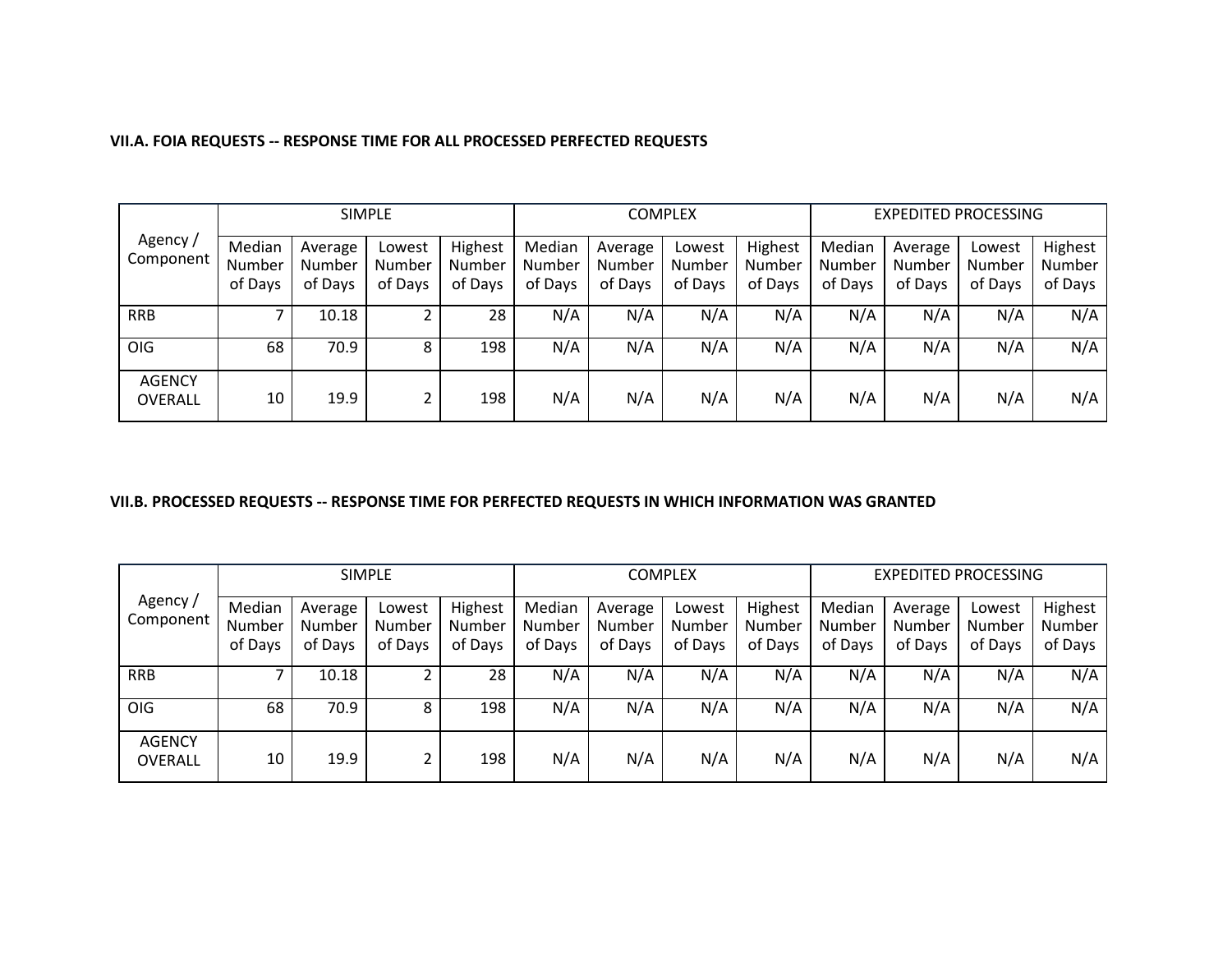| Agency /<br>Component    | $<$ 1-<br>20<br>Days | 21-<br>40<br>Days | 41-<br>60<br>Days | $61 -$<br>80<br>Days | $81 -$<br>100<br>Days | $101 -$<br>120<br>Days | $121 -$<br>140<br>Days | 141-<br>160<br>Days | $161 -$<br>180<br>Days | 181-<br>200<br>Days | $201 -$<br>300<br>Days | $301 -$<br>400<br>Days | $401+$<br>Days | <b>TOTAL</b> |
|--------------------------|----------------------|-------------------|-------------------|----------------------|-----------------------|------------------------|------------------------|---------------------|------------------------|---------------------|------------------------|------------------------|----------------|--------------|
| <b>RRB</b>               | 53                   |                   | 0                 | 0                    | 0                     | U                      | 0                      |                     | 0                      | 0                   | 0                      |                        | 0              | 60           |
| OIG                      | 4                    | 0                 | ┻                 |                      | <u>ว</u>              | υ                      | 0                      |                     | 0                      | Τ.                  | 0                      |                        | 0              | 10           |
| <b>AGENCY</b><br>OVERALL | 57                   |                   |                   |                      | 3                     |                        | 0                      |                     | 0                      | 1                   | 0                      | 0                      | 0              | 70           |

### **VII.C. PROCESSED SIMPLE REQUESTS -- RESPONSE TIME IN DAY INCREMENTS**

## **VII.C. PROCESSED COMPLEX REQUESTS -- RESPONSE TIME IN DAY INCREMENTS**

| Agency/<br>Component            | $<$ 1-<br>20<br>Days | 21-<br>40<br>Days | $41 -$<br>60<br>Days | $61 -$<br>80<br>Days | $81 -$<br>100<br>Days | $101 -$<br>120<br>Days | $121 -$<br>140<br>Days | $141 -$<br>160<br>Days | $161 -$<br>180<br>Days | 181-<br>200<br>Days | $201 -$<br>300<br>Days | $301 -$<br>400<br>Days | $401+$<br>Days | <b>TOTAL</b> |
|---------------------------------|----------------------|-------------------|----------------------|----------------------|-----------------------|------------------------|------------------------|------------------------|------------------------|---------------------|------------------------|------------------------|----------------|--------------|
| <b>RRB</b>                      | 0                    |                   | 0                    | 0                    |                       | 0                      | 0                      | 0                      |                        | 0                   | 0                      |                        | 0              | 0            |
| OIG                             | 0                    | 0                 | 0                    | 0                    | υ                     | 0                      | 0                      | 0                      |                        | 0                   | 0                      |                        | 0              | 0            |
| <b>AGENCY</b><br><b>OVERALL</b> | 0                    |                   | 0                    | 0                    |                       | 0                      | 0                      | 0                      |                        | 0                   | 0                      |                        | 0              | 0            |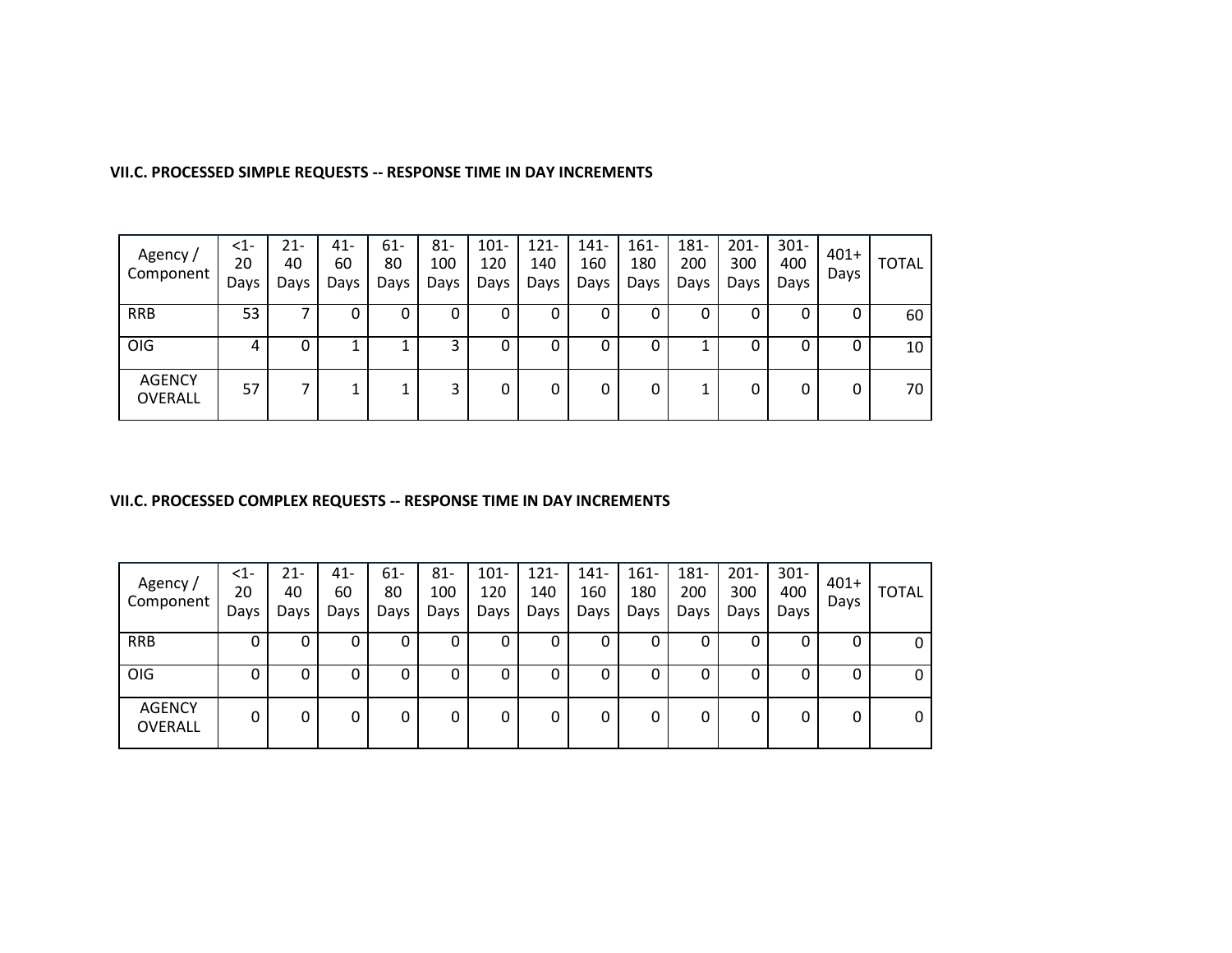| VII.C. PROCESSED REQUESTS GRANTED EXPEDITED PROCESSING -- RESPONSE TIME IN DAY INCREMENTS |  |
|-------------------------------------------------------------------------------------------|--|
|                                                                                           |  |

| Agency/<br>Component     | $\leq$ 1-<br>20<br>Days | 21-<br>40<br>Days | 41-<br>60<br>Days | $61 -$<br>80<br>Days | $81 -$<br>100<br>Days | $101 -$<br>120<br>Days | $121 -$<br>140<br>Days | 141-<br>160<br>Days | $161 -$<br>180<br>Days | 181-<br>200<br>Days | $201 -$<br>300<br>Days | $301 -$<br>400<br>Days | $401+$<br>Days | <b>TOTAL</b> |
|--------------------------|-------------------------|-------------------|-------------------|----------------------|-----------------------|------------------------|------------------------|---------------------|------------------------|---------------------|------------------------|------------------------|----------------|--------------|
| <b>RRB</b>               | 0                       | U                 | 0                 | 0                    | O                     | U                      | 0                      |                     | U                      | 0                   | 0                      | U                      | Ü              | 0            |
| OIG                      |                         |                   | 0                 | 0                    | 0                     | U                      | 0                      |                     | 0                      | 0                   | 0                      | 0                      | 0              | 0            |
| <b>AGENCY</b><br>OVERALL |                         |                   | 0                 | 0                    | 0                     | 0                      | 0                      |                     | 0                      | 0                   | 0                      | 0                      | 0              | 0            |

## **VII.D. PENDING REQUESTS -- ALL PENDING PERFECTED REQUESTS**

|                                 |                   | <b>SIMPLE</b>                      |                              |                          | <b>COMPLEX</b>              |                              | <b>EXPEDITED PROCESSING</b> |                             |                              |  |
|---------------------------------|-------------------|------------------------------------|------------------------------|--------------------------|-----------------------------|------------------------------|-----------------------------|-----------------------------|------------------------------|--|
| Agency /<br>Component           | Number<br>Pending | Median<br><b>Number</b><br>of Days | Average<br>Number<br>of Days | <b>Number</b><br>Pending | Median<br>Number<br>of Days | Average<br>Number<br>of Days | <b>Number</b><br>Pending    | Median<br>Number<br>of Days | Average<br>Number<br>of Days |  |
| <b>RRB</b>                      | 0                 | N/A                                | N/A                          | 0                        | N/A                         | N/A                          | 0                           | N/A                         | N/A                          |  |
| OIG                             |                   | 123                                | 123                          | 0                        | N/A                         | N/A                          | 0                           | N/A                         | N/A                          |  |
| <b>AGENCY</b><br><b>OVERALL</b> |                   | 123                                | 123                          | 0                        | N/A                         | N/A                          | 0                           | N/A                         | N/A                          |  |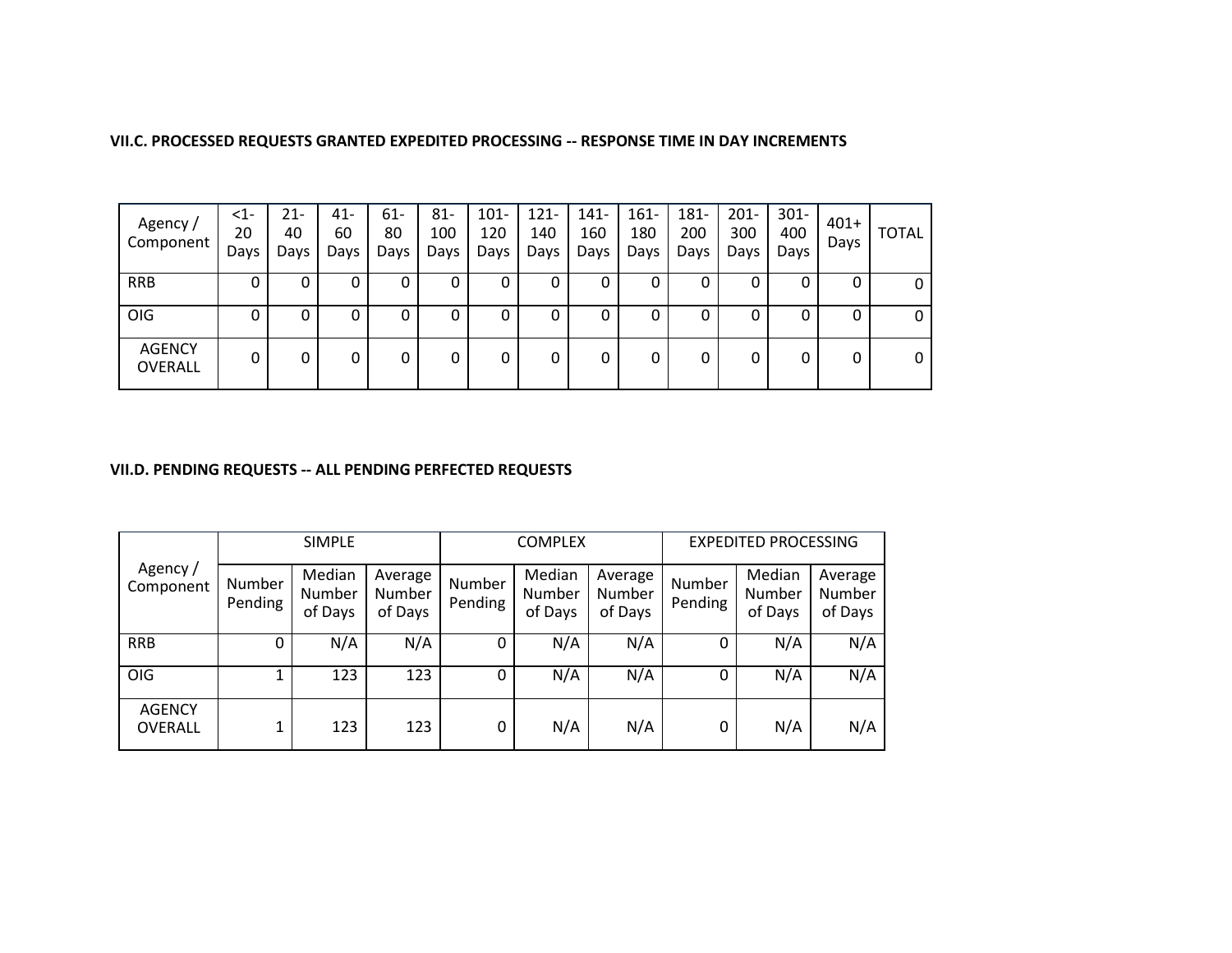| Agency /<br>Component |                              | 10th<br>Oldest<br>Request | 9th | 8th | 7th | 6th         | 5th | 4th      | 3rd | 2nd          | Oldest<br>Request |
|-----------------------|------------------------------|---------------------------|-----|-----|-----|-------------|-----|----------|-----|--------------|-------------------|
|                       | Date of<br>Receipt           | N/A                       | N/A | N/A | N/A | N/A         | N/A | N/A      | N/A | N/A          | N/A               |
| <b>RRB</b>            | Number<br>of Days<br>Pending | 0                         | 0   | 0   | 0   | $\mathbf 0$ | 0   | $\Omega$ | 0   | $\mathbf{0}$ | $\mathbf{0}$      |
|                       | Date of<br>Receipt           | N/A                       | N/A | N/A | N/A | N/A         | N/A | N/A      | N/A | N/A          | 2021-<br>04-07    |
| <b>OIG</b>            | Number<br>of Days<br>Pending | 0                         | 0   | 0   | 0   | 0           | 0   | 0        | 0   | 0            | 123               |
| <b>AGENCY</b>         | Date of<br>Receipt           | N/A                       | N/A | N/A | N/A | N/A         | N/A | N/A      | N/A | N/A          | $2021 -$<br>04-07 |
| <b>OVERALL</b>        | Number<br>of Days<br>Pending | 0                         | 0   | 0   | 0   | 0           | 0   | 0        | 0   | $\mathbf{0}$ | 123               |

# **VII.E. PENDING REQUESTS -- TEN OLDEST PENDING PERFECTED REQUESTS**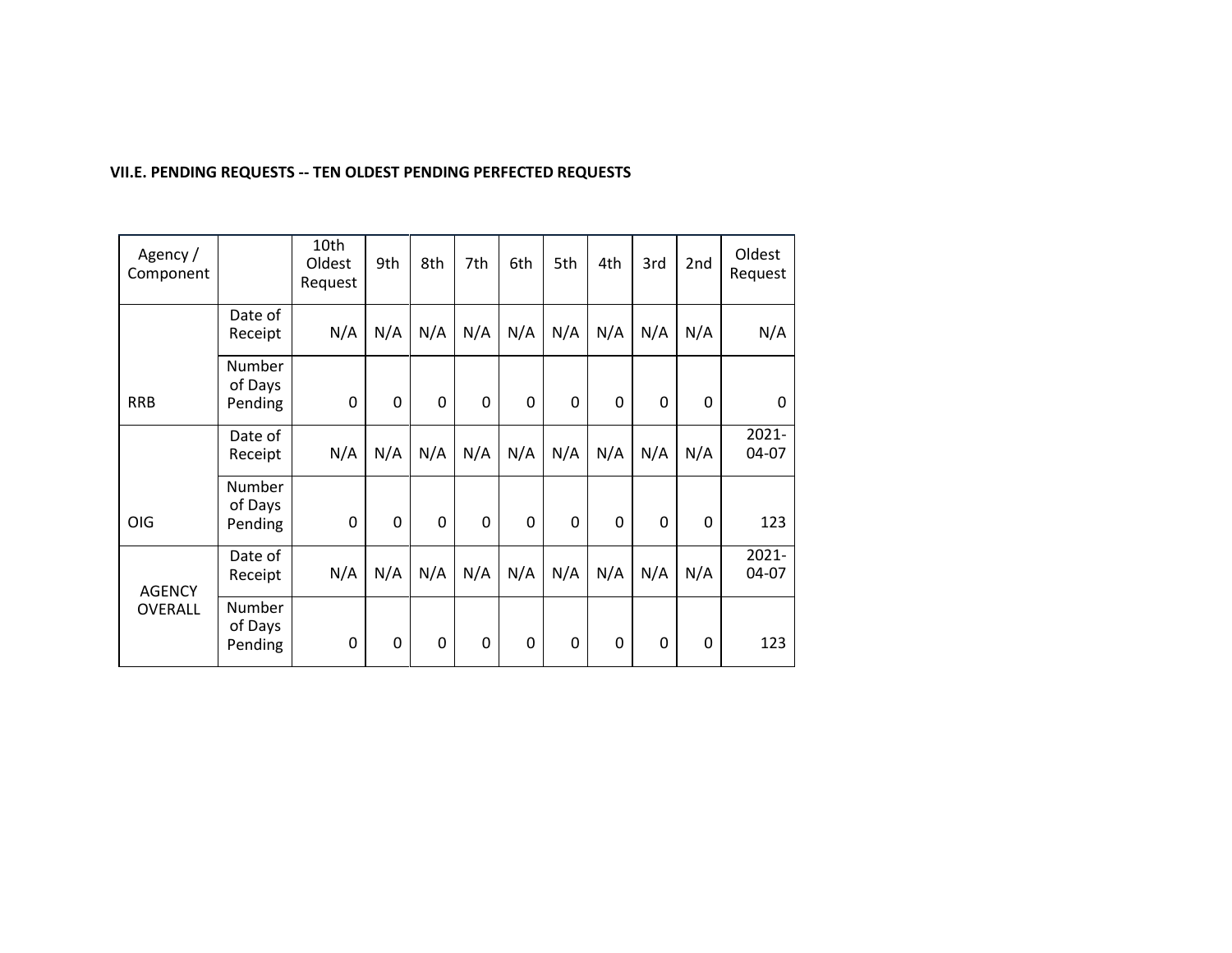### **VIII.A. REQUESTS FOR EXPEDITED PROCESSING**

| Agency /<br>Component           | Number<br>Granted | Number<br>Denied | Median<br>Number of<br>Days to<br>Adjudicate | Average<br>Number of<br>Days to<br>Adjudicate | Number<br>Adjudicated<br>Within Ten<br>Calendar<br>Days |
|---------------------------------|-------------------|------------------|----------------------------------------------|-----------------------------------------------|---------------------------------------------------------|
| <b>RRB</b>                      | Ω                 | 0                | N/A                                          | N/A                                           |                                                         |
| <b>OIG</b>                      | ი                 | 0                | N/A                                          | N/A                                           |                                                         |
| <b>AGENCY</b><br><b>OVERALL</b> |                   | 0                | N/A                                          | N/A                                           |                                                         |

## **VIII.B. Requests for Fee Waiver**

| Agency /<br>Component           | Number<br>Granted | Number Denied | Median Number<br>of Days to<br>Adjudicate | Average<br>Number of Days<br>to Adjudicate |
|---------------------------------|-------------------|---------------|-------------------------------------------|--------------------------------------------|
| <b>RRB</b>                      |                   | 0             | N/A                                       | N/A                                        |
| OIG                             |                   | 0             | N/A                                       | N/A                                        |
| <b>AGENCY</b><br><b>OVERALL</b> |                   | 0             | N/A                                       | N/A                                        |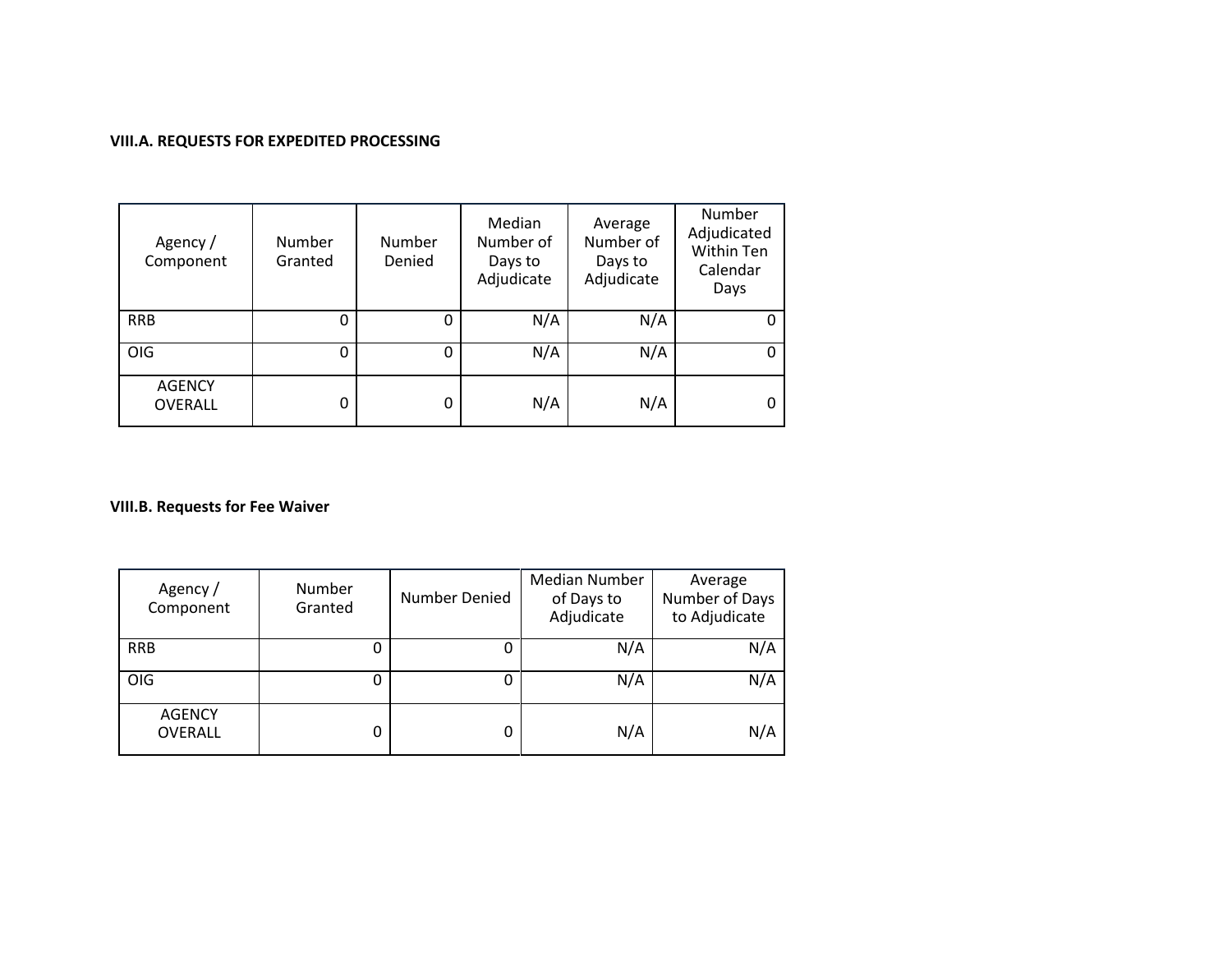## **IX. FOIA Personnel and Costs**

|                          |                                                      | PERSONNEL                                                          |                                                     | <b>COSTS</b>        |                                 |                    |  |
|--------------------------|------------------------------------------------------|--------------------------------------------------------------------|-----------------------------------------------------|---------------------|---------------------------------|--------------------|--|
| Agency /<br>Component    | Number of<br>"Full-Time<br><b>FOIA</b><br>Employees" | Number of<br>"Equivalent<br>Full-Time<br><b>FOIA</b><br>Employees" | Total<br>Number<br>of "Full-<br>Time FOIA<br>Staff" | Processing<br>Costs | Litigation-<br>Related<br>Costs | <b>Total Costs</b> |  |
| <b>RRB</b>               | 0                                                    | 2.50                                                               | 2.50                                                | 393000.00           | 0.00                            | 393000.00          |  |
| OIG                      | 0                                                    | 0.50                                                               | 0.50                                                | 78600.00            | 0.00                            | 78600.00           |  |
| <b>AGENCY</b><br>OVERALL | 0                                                    | 3.00                                                               | 3.00                                                | 471600.00           | 0.00                            | 471600.00          |  |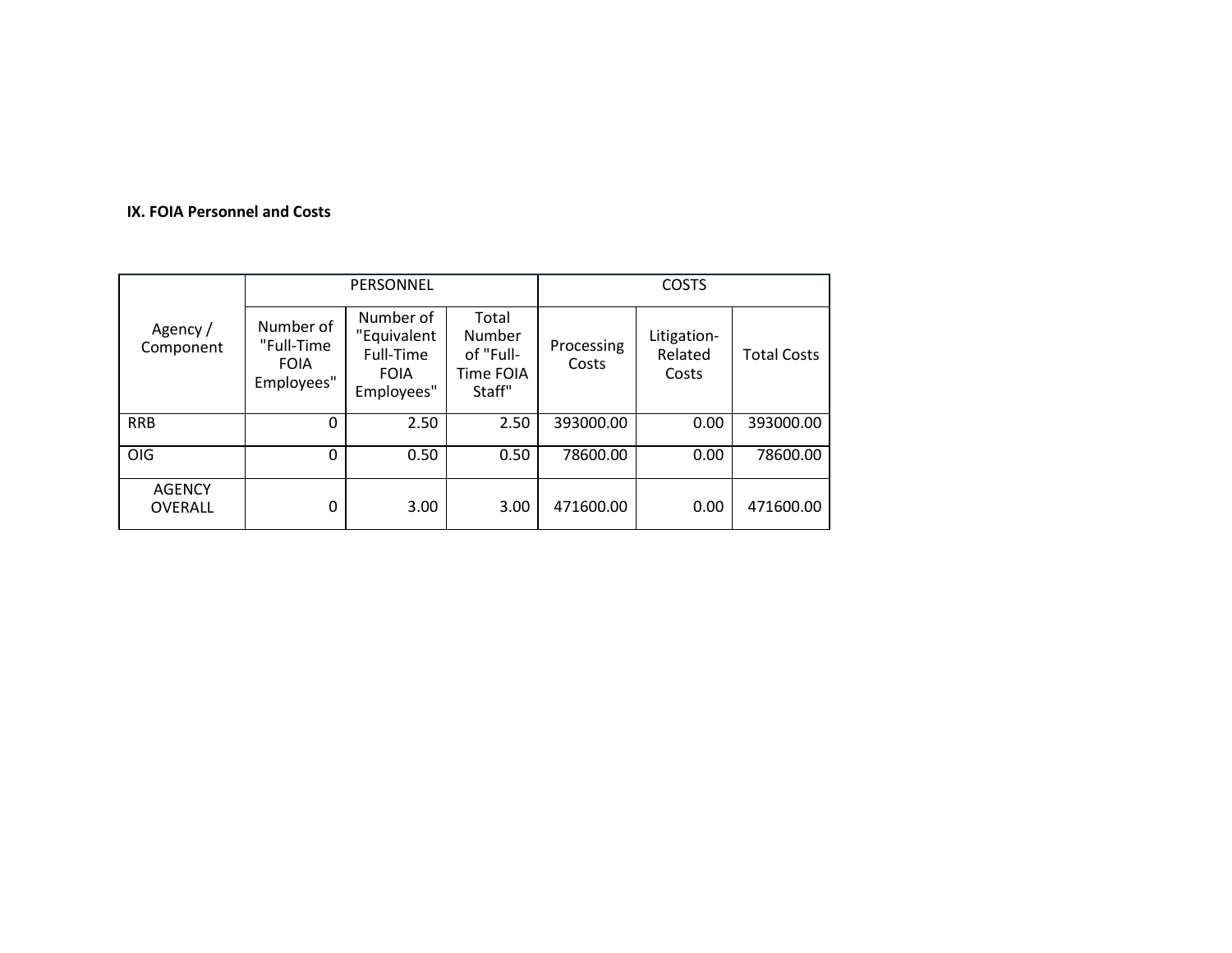# **X. Fees Collected for Processing Requests**

| Agency/<br>Component            | <b>Total Amount</b><br>of Fees<br>Collected | Percentage of<br><b>Total Costs</b> |
|---------------------------------|---------------------------------------------|-------------------------------------|
| <b>RRB</b>                      | 423.00                                      | 0.1100                              |
| OIG                             | 0.00                                        | 0.0000                              |
| <b>AGENCY</b><br><b>OVERALL</b> | 423.00                                      | 0.0900                              |

## **XI.A. Number of Times Subsection (C) Used**

| Agency /<br>Component | Number of Times Subsection Used |
|-----------------------|---------------------------------|
| <b>RRB</b>            |                                 |
| OIG                   |                                 |
| <b>AGENCY OVERALL</b> |                                 |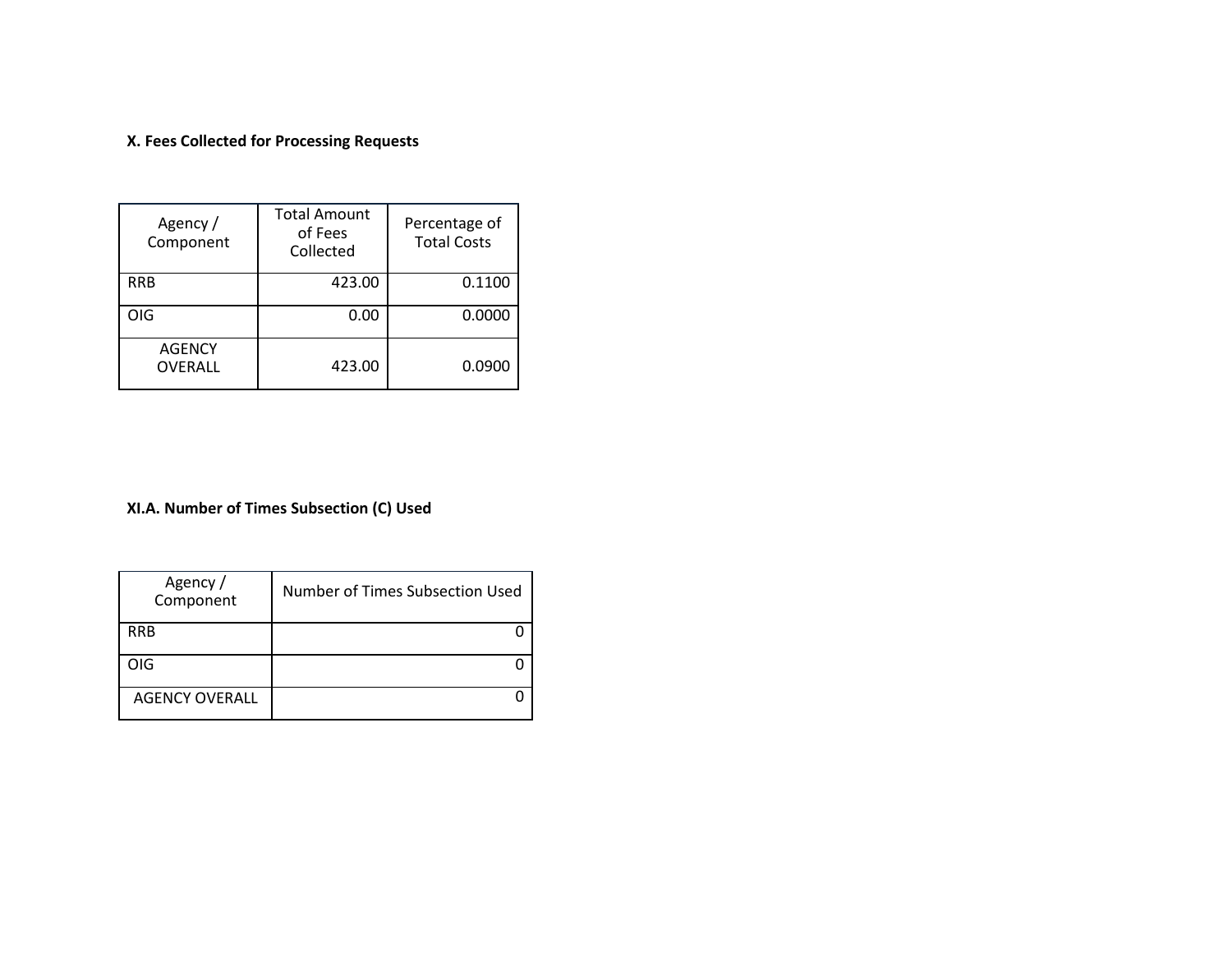**XI.B. Number of Subsection (A)(2) Postings** 

| Agency/<br>Component            | Number of<br>Records Posted<br>by the FOIA<br>Office | Number of<br><b>Records Posted</b><br>by Program<br><b>Offices</b> |
|---------------------------------|------------------------------------------------------|--------------------------------------------------------------------|
| <b>RRB</b>                      | 11                                                   |                                                                    |
| OIG                             | O                                                    |                                                                    |
| <b>AGENCY</b><br><b>OVERALL</b> | 11                                                   |                                                                    |

# **XII.A. Backlogs of FOIA Requests and Administrative Appeals**

| Agency/<br>Component     | Number of<br>Backlogged<br>Requests as of<br><b>End of Fiscal</b><br>Year | Number of<br>Backlogged<br>Appeals as of<br><b>End of Fiscal</b><br>Year |
|--------------------------|---------------------------------------------------------------------------|--------------------------------------------------------------------------|
| <b>RRB</b>               |                                                                           |                                                                          |
| OIG                      |                                                                           |                                                                          |
| <b>AGENCY</b><br>OVERALL |                                                                           |                                                                          |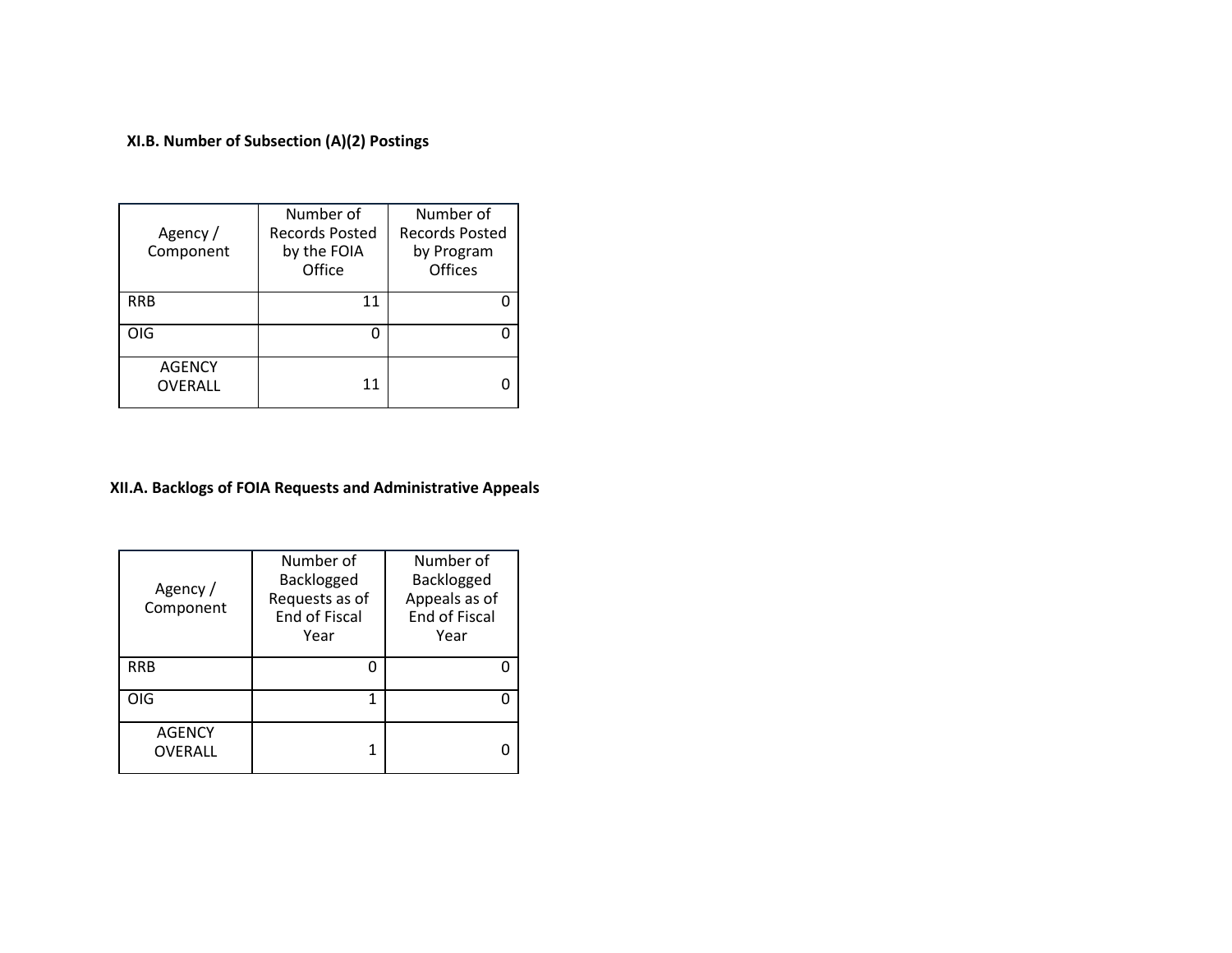### **XII.B. CONSULTATIONS ON FOIA REQUESTS -- RECEIVED, PROCESSED, AND PENDING CONSULTATIONS**

| Agency /<br>Component           | Number of<br>Consultations<br>Received from<br><b>Other Agencies</b><br>that were<br>Pending at the<br>Agency as of<br>Start<br>of the Fiscal<br>Year | Number of<br>Consultations<br>Received from<br><b>Other Agencies</b><br>During the Fiscal<br>Year | Number of<br>Consultations<br>Received from<br><b>Other Agencies</b><br>that were<br>Processed by<br>the Agency<br>During the Fiscal<br>Year | Number of<br>Consultations<br>Received from<br><b>Other Agencies</b><br>that were<br>Pending at the<br>Agency as of<br>End<br>of the Fiscal<br>Year |
|---------------------------------|-------------------------------------------------------------------------------------------------------------------------------------------------------|---------------------------------------------------------------------------------------------------|----------------------------------------------------------------------------------------------------------------------------------------------|-----------------------------------------------------------------------------------------------------------------------------------------------------|
| <b>RRB</b>                      | 0                                                                                                                                                     | 0                                                                                                 | 0                                                                                                                                            | 0                                                                                                                                                   |
| OIG                             | $\mathbf 0$                                                                                                                                           | 0                                                                                                 | 0                                                                                                                                            | 0                                                                                                                                                   |
| <b>AGENCY</b><br><b>OVERALL</b> | 0                                                                                                                                                     | 0                                                                                                 | 0                                                                                                                                            | 0                                                                                                                                                   |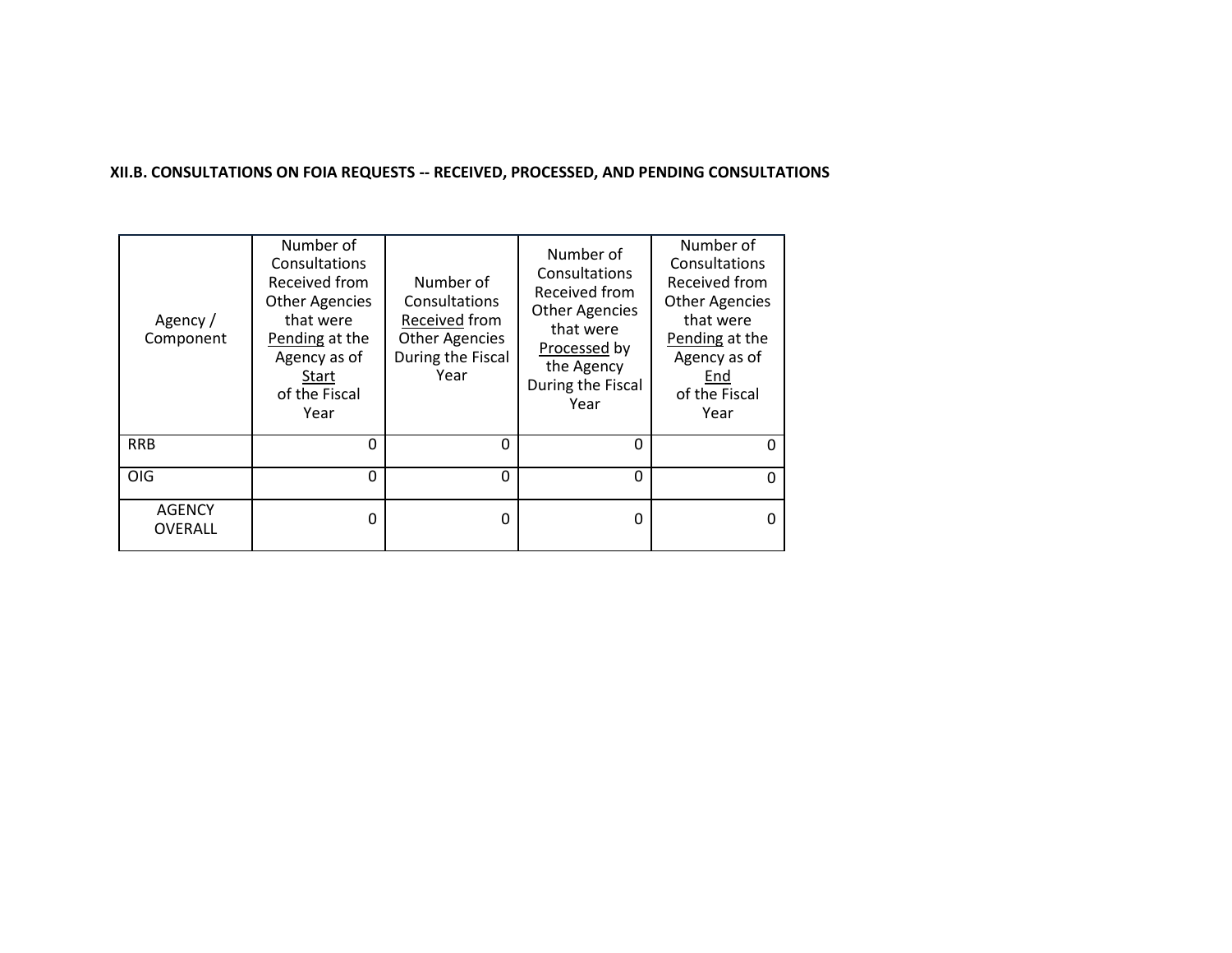#### **XII.C. CONSULTATIONS ON FOIA REQUESTS -- TEN OLDEST CONSULTATIONS RECEIVED FROM OTHER AGENCIES AND PENDING AT THE AGENCY**

| Agency/<br>Component |                   | 10th Oldest<br>Consultation | 9th | 8th | 7th | 6th | 5th          | 4th | 3rd          | 2nd          | Oldest<br>Consultation |
|----------------------|-------------------|-----------------------------|-----|-----|-----|-----|--------------|-----|--------------|--------------|------------------------|
|                      | Date              | N/A                         | N/A | N/A | N/A | N/A | N/A          | N/A | N/A          | N/A          | N/A                    |
| <b>RRB</b>           | Number<br>of Days | $\mathbf{0}$                | 0   | 0   | 0   | 0   | $\mathbf{0}$ | 0   | 0            | 0            | $\mathbf{0}$           |
|                      | Date              | N/A                         | N/A | N/A | N/A | N/A | N/A          | N/A | N/A          | N/A          | N/A                    |
| OIG                  | Number<br>of Days | $\mathbf{0}$                | 0   | 0   | 0   | 0   | 0            | 0   | $\mathbf{0}$ | 0            | 0                      |
| <b>AGENCY</b>        | Date              | N/A                         | N/A | N/A | N/A | N/A | N/A          | N/A | N/A          | N/A          | N/A                    |
| OVERALL              | Number<br>of Days | $\mathbf{0}$                | 0   | 0   | 0   | 0   | 0            | 0   | 0            | $\mathbf{0}$ | 0                      |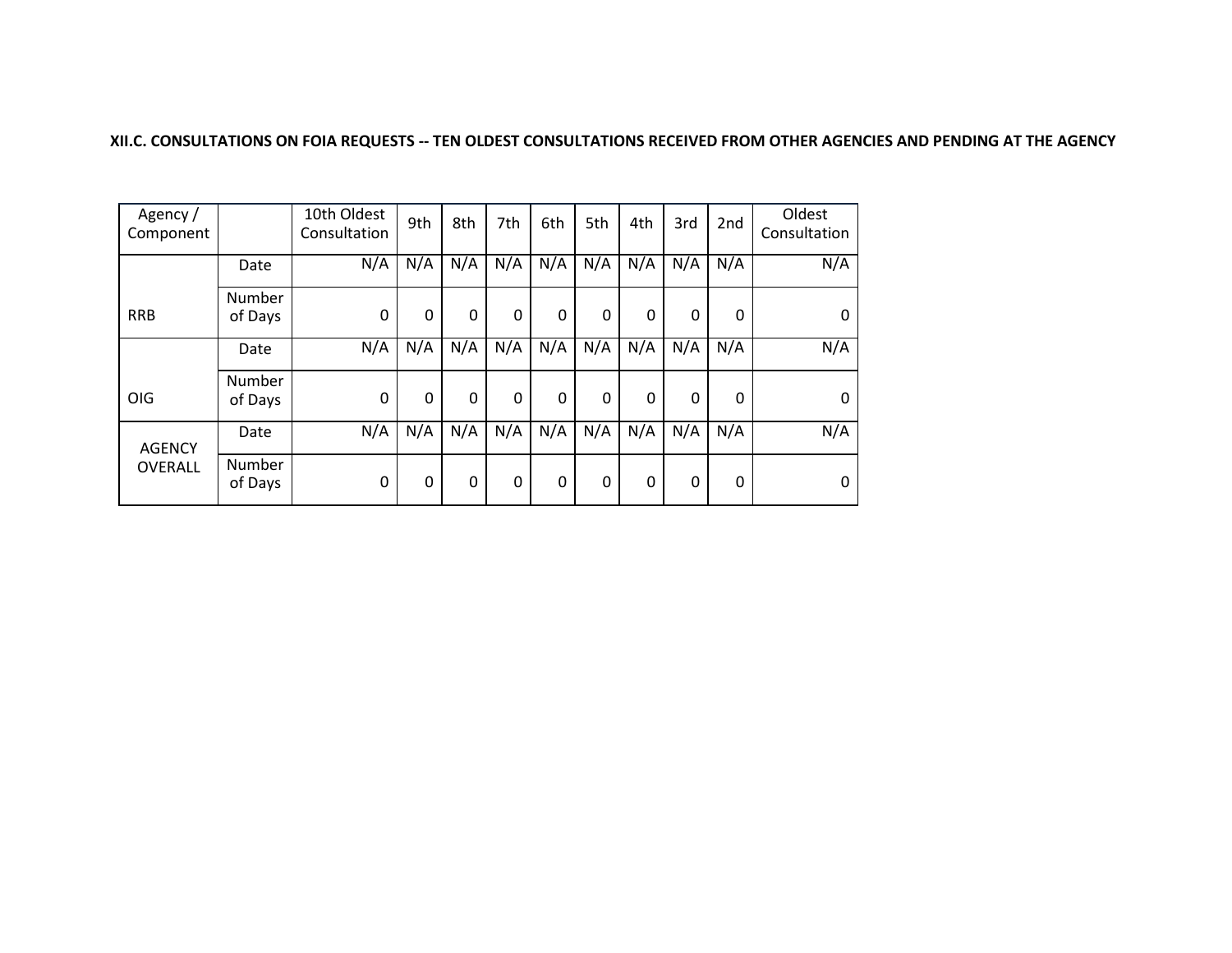### **XII.D.(1). COMPARISON OF NUMBERS OF REQUESTS FROM PREVIOUS AND CURRENT ANNUAL REPORT -- REQUESTS RECEIVED AND PROCESSED**

|                                 |                                                                                                    | NUMBER OF REQUESTS RECEIVED                                                             | <b>NUMBER OF REQUESTS</b><br><b>PROCESSED</b>                                            |                                                                                             |  |
|---------------------------------|----------------------------------------------------------------------------------------------------|-----------------------------------------------------------------------------------------|------------------------------------------------------------------------------------------|---------------------------------------------------------------------------------------------|--|
| Agency /<br>Component           | Number<br><b>Received During</b><br><b>Fiscal Year from</b><br>Last Year's<br><b>Annual Report</b> | Number<br><b>Received During</b><br>Fiscal Year from<br><b>Current Annual</b><br>Report | Number<br>Processed<br><b>During Fiscal</b><br>Year from Last<br>Year's Annual<br>Report | Number<br>Processed<br><b>During Fiscal</b><br>Year from<br><b>Current Annual</b><br>Report |  |
| <b>RRB</b>                      | 73                                                                                                 | 60                                                                                      | 73                                                                                       | 60                                                                                          |  |
| <b>OIG</b>                      | n                                                                                                  | 10                                                                                      | $\Omega$                                                                                 | 10                                                                                          |  |
| <b>AGENCY</b><br><b>OVERALL</b> | 73                                                                                                 | 70                                                                                      | 73                                                                                       | 70                                                                                          |  |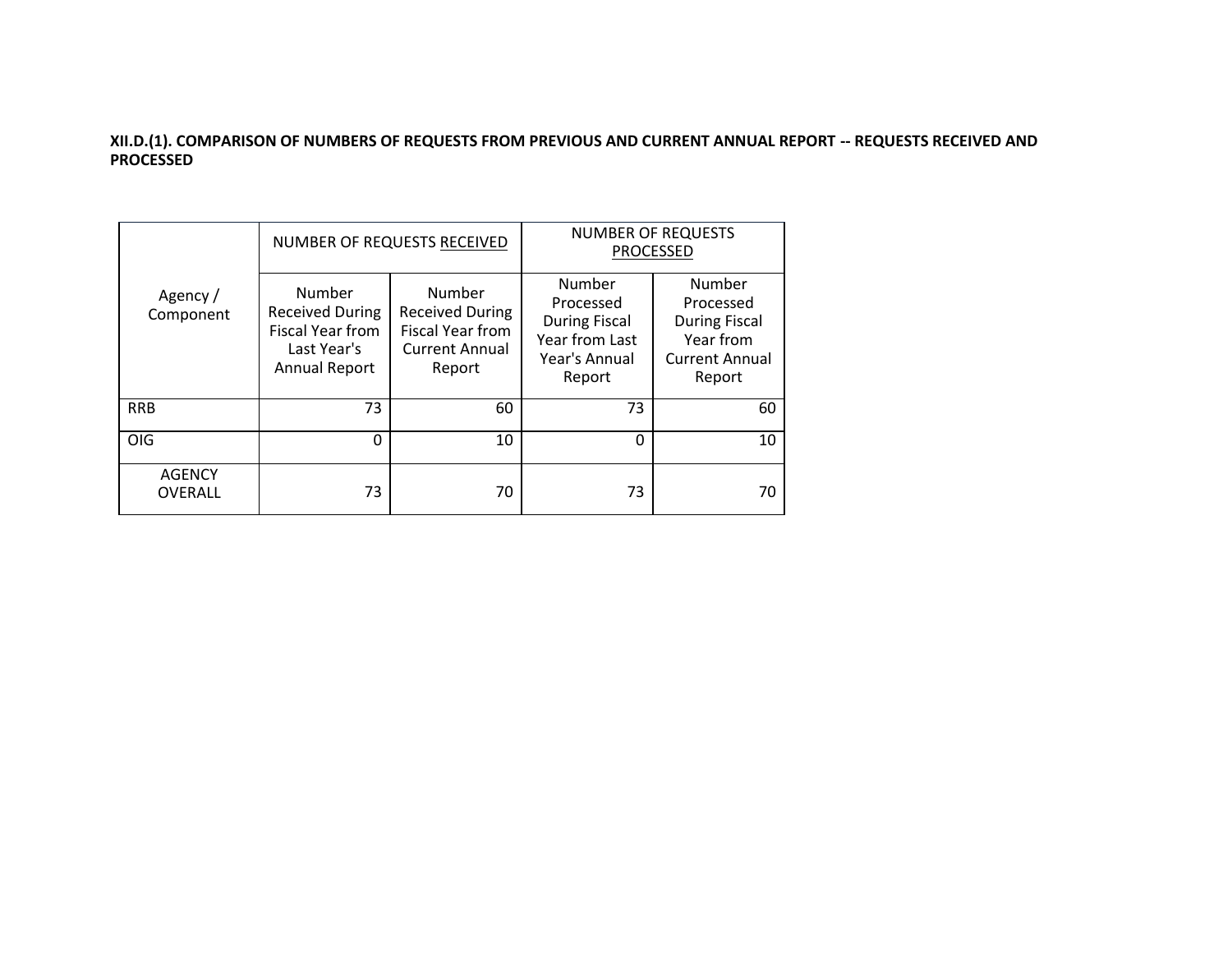**XII.D.(2). COMPARISON OF NUMBERS OF REQUESTS FROM PREVIOUS AND CURRENT ANNUAL REPORT -- BACKLOGGED REQUESTS** 

| Agency/<br>Component     | Number of<br>Backlogged<br>Requests as of<br>End of the Fiscal<br>Year from<br><b>Previous Annual</b><br>Report | Number of<br>Backlogged<br>Requests as of<br>End of the Fiscal<br>Year from Current<br><b>Annual Report</b> |
|--------------------------|-----------------------------------------------------------------------------------------------------------------|-------------------------------------------------------------------------------------------------------------|
| <b>RRB</b>               | n                                                                                                               |                                                                                                             |
| OIG                      | n                                                                                                               |                                                                                                             |
| <b>AGENCY</b><br>OVERALL |                                                                                                                 |                                                                                                             |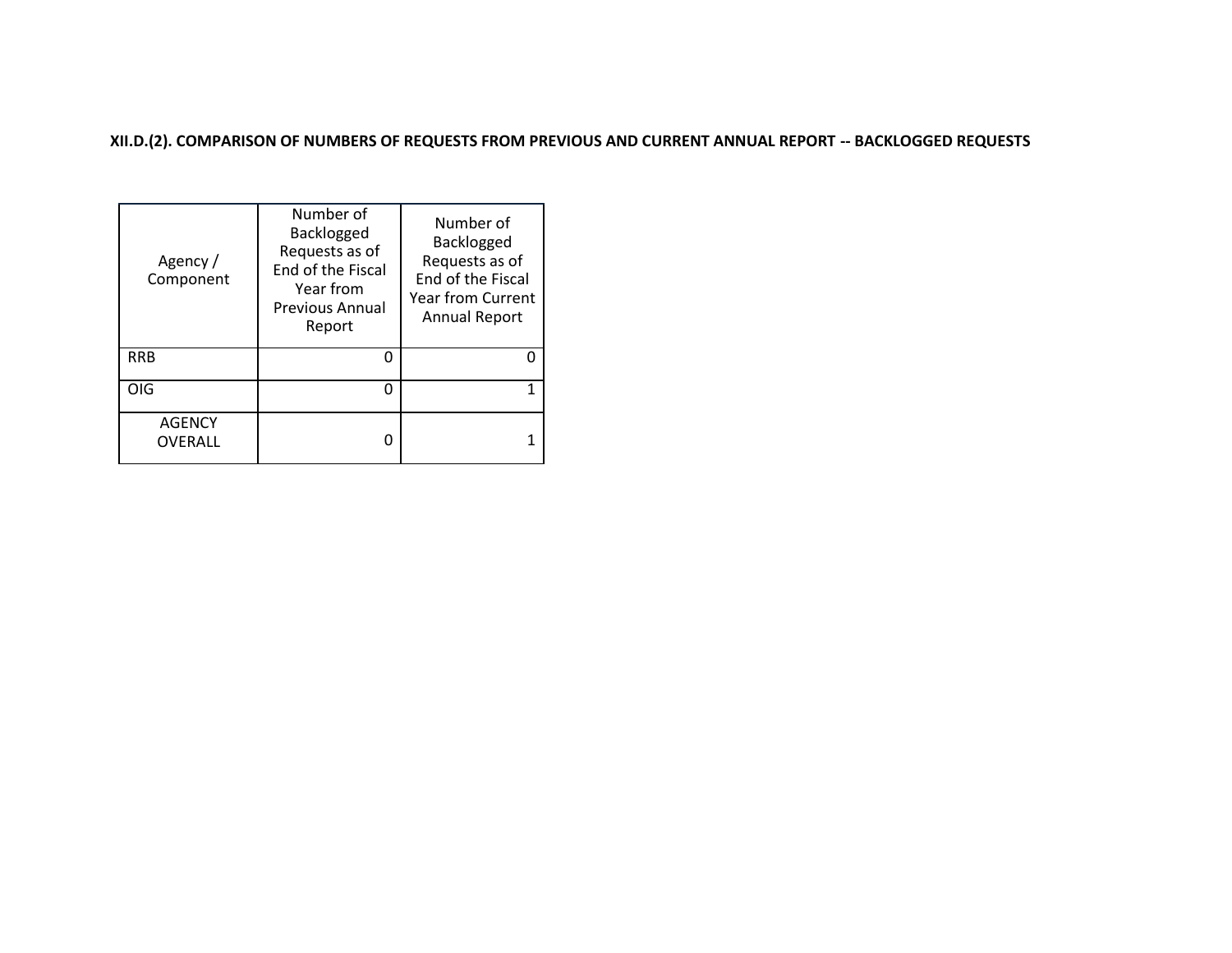### **XII.E.(1). COMPARISON OF NUMBERS OF ADMINISTRATIVE APPEALS FROM PREVIOUS AND CURRENT ANNUAL REPORT -- APPEALS RECEIVED AND PROCESSED**

|                                 |                                                                                                    | NUMBER OF APPEALS RECEIVED                                                                     | NUMBER OF APPEALS PROCESSED                                                              |                                                                                             |  |
|---------------------------------|----------------------------------------------------------------------------------------------------|------------------------------------------------------------------------------------------------|------------------------------------------------------------------------------------------|---------------------------------------------------------------------------------------------|--|
| Agency /<br>Component           | Number<br><b>Received During</b><br><b>Fiscal Year from</b><br>Last Year's<br><b>Annual Report</b> | Number<br><b>Received During</b><br><b>Fiscal Year from</b><br><b>Current Annual</b><br>Report | Number<br>Processed<br><b>During Fiscal</b><br>Year from Last<br>Year's Annual<br>Report | Number<br>Processed<br><b>During Fiscal</b><br>Year from<br><b>Current Annual</b><br>Report |  |
| <b>RRB</b>                      | ი                                                                                                  | 0                                                                                              | 0                                                                                        | 0                                                                                           |  |
| <b>OIG</b>                      | 0                                                                                                  | 1                                                                                              | 0                                                                                        |                                                                                             |  |
| <b>AGENCY</b><br><b>OVERALL</b> | ი                                                                                                  |                                                                                                | 0                                                                                        |                                                                                             |  |